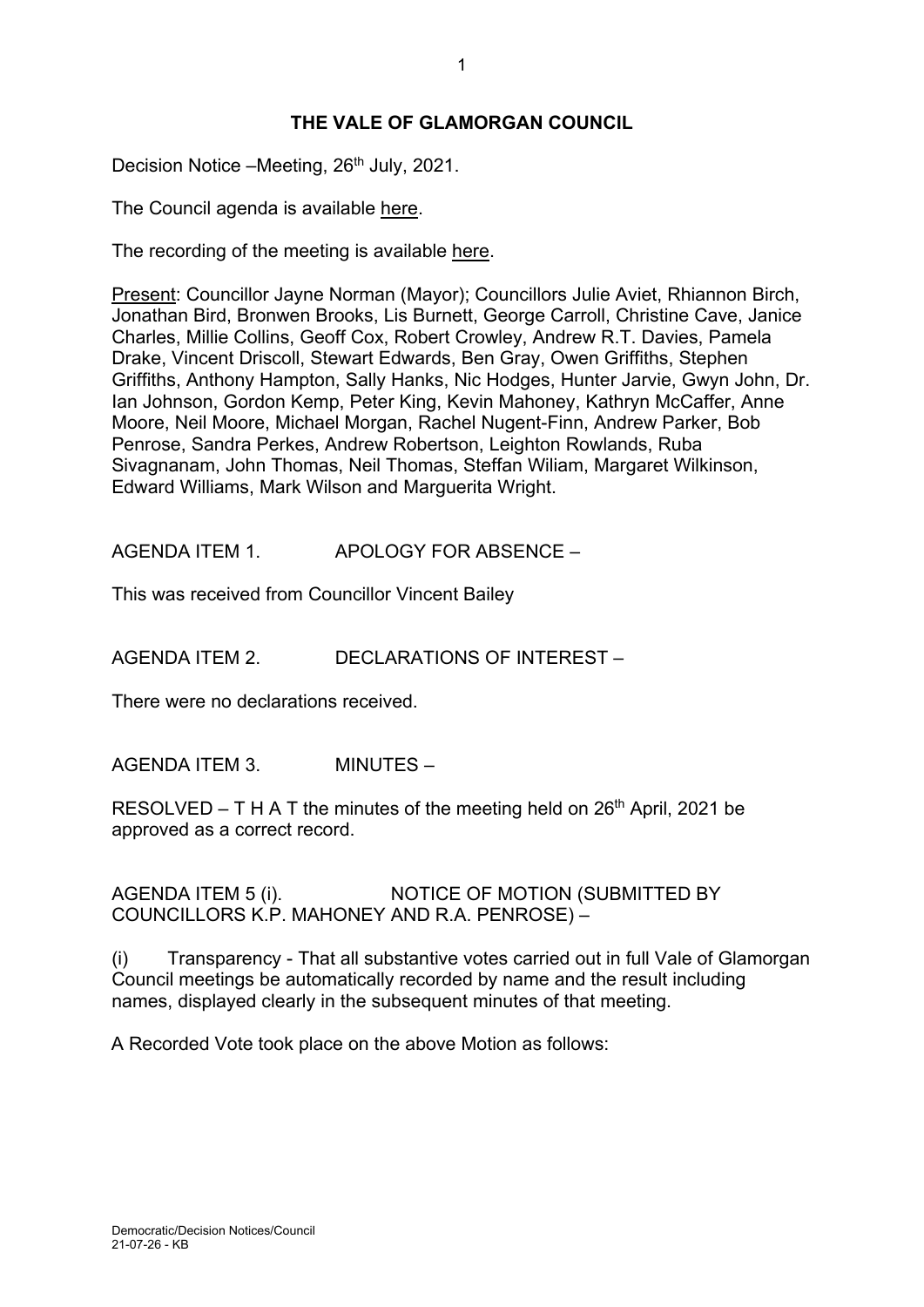| <b>Members</b>           | For                | <b>Against</b> | <b>Abstain</b> |
|--------------------------|--------------------|----------------|----------------|
| <b>Julie Aviet</b>       |                    | $\sqrt{ }$     |                |
| <b>Vincent Bailey</b>    | Apologies<br>given |                |                |
| <b>Rhiannon Birch</b>    |                    | $\sqrt{2}$     |                |
| Jonathan Bird            |                    | $\sqrt{ }$     |                |
| <b>Bronwen Brooks</b>    |                    | $\sqrt{}$      |                |
| <b>Lis Burnett</b>       |                    | $\sqrt{2}$     |                |
| <b>George Carroll</b>    | $\sqrt{}$          |                |                |
| <b>Christine Cave</b>    | $\sqrt{ }$         |                |                |
| <b>Janice Charles</b>    | $\sqrt{2}$         |                |                |
| <b>Millie Collins</b>    | $\sqrt{ }$         |                |                |
| <b>Geoff Cox</b>         |                    | $\sqrt{ }$     |                |
| <b>Robert Crowley</b>    | $\sqrt{}$          |                |                |
| A.R.T Davies             | $\sqrt{ }$         |                |                |
| Pamela Drake             |                    | $\sqrt{}$      |                |
| <b>Vince Driscoll</b>    | $\sqrt{ }$         |                |                |
| <b>Stewart Edwards</b>   | V                  |                |                |
| <b>Ben Gray</b>          |                    | V              |                |
| <b>Owen Griffiths</b>    | $\sqrt{}$          |                |                |
| <b>Stephen Griffiths</b> | $\sqrt{}$          |                |                |
| <b>Anthony Hampton</b>   | $\sqrt{}$          |                |                |
| <b>Sally Hanks</b>       |                    | $\sqrt{ }$     |                |
| Nic Hodges               | $\sqrt{}$          |                |                |
| Hunter Jarvie            |                    | $\sqrt{ }$     |                |
| Gwyn John                |                    | V              |                |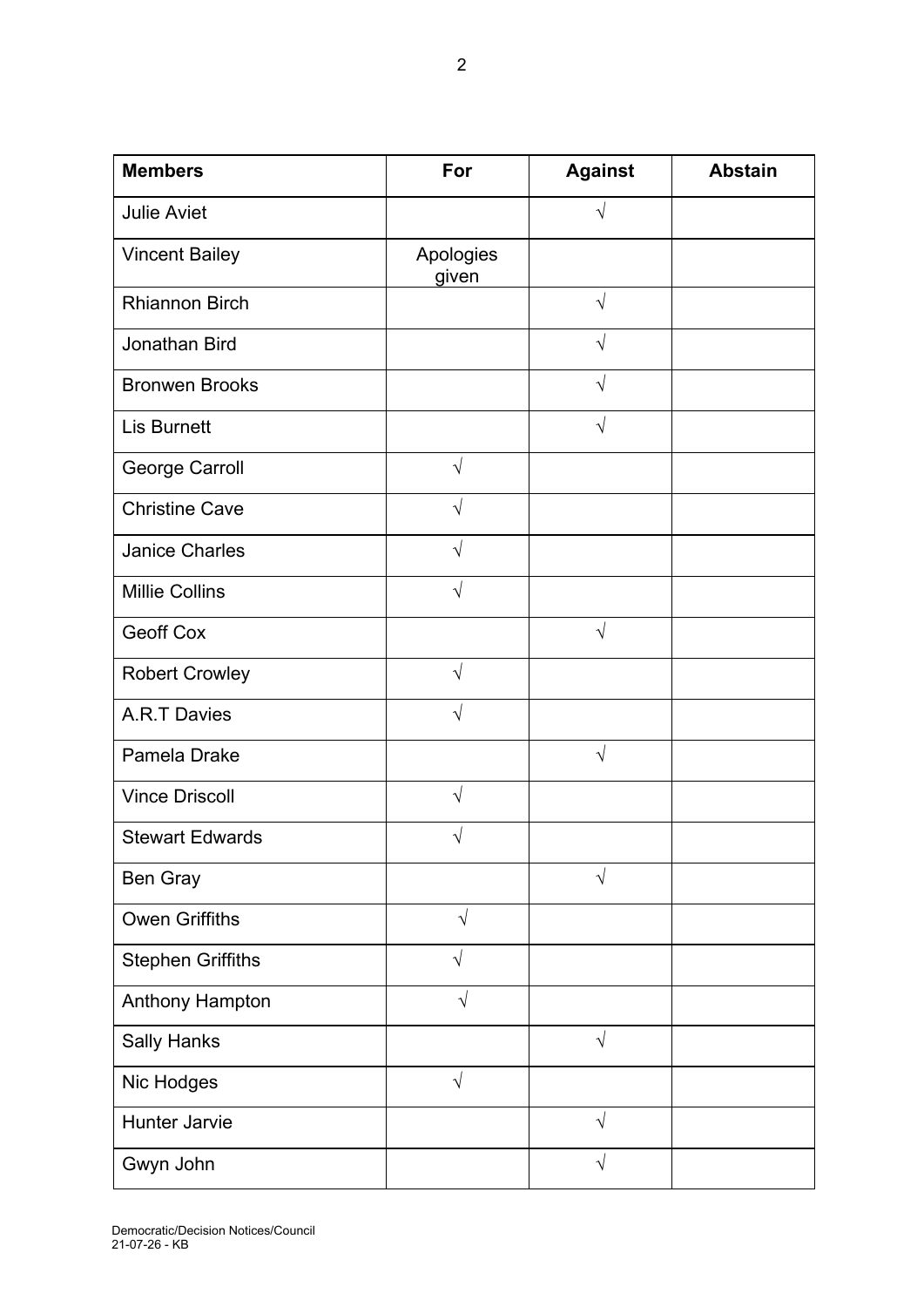| lan Johnson             | ٦          |            |  |
|-------------------------|------------|------------|--|
| Gordon Kemp             | V          |            |  |
| Peter King              |            | $\sqrt{}$  |  |
| Kevin Mahoney           | $\sqrt{}$  |            |  |
| Kathryn McCaffer        |            | $\sqrt{}$  |  |
| <b>Anne Moore</b>       |            | $\sqrt{}$  |  |
| <b>Neil Moore</b>       |            | $\sqrt{}$  |  |
| Michael Morgan          |            | $\sqrt{}$  |  |
| Jayne Norman            |            | $\sqrt{}$  |  |
| Rachel Nugent-Finn      | $\sqrt{}$  |            |  |
| <b>Andrew Parker</b>    |            | $\sqrt{2}$ |  |
| <b>Bob Penrose</b>      | $\sqrt{}$  |            |  |
| <b>Sandra Perkes</b>    |            | $\sqrt{}$  |  |
| <b>Andrew Robertson</b> | $\sqrt{}$  |            |  |
| Leighton Rowlands       | V          |            |  |
| Ruba Sivagnanam         |            | $\sqrt{}$  |  |
| <b>John Thomas</b>      |            | V          |  |
| <b>Neil Thomas</b>      |            | $\sqrt{}$  |  |
| <b>Steffan Wiliam</b>   | $\sqrt{ }$ |            |  |
| Margaret Wilkinson      |            | $\sqrt{}$  |  |
| <b>Edward Williams</b>  |            | $\sqrt{}$  |  |
| <b>Mark Wilson</b>      |            | $\sqrt{}$  |  |
| Marguerita Wright       | $\sqrt{}$  |            |  |
| <b>TOTAL</b>            | 21         | 25         |  |

The Motion was lost.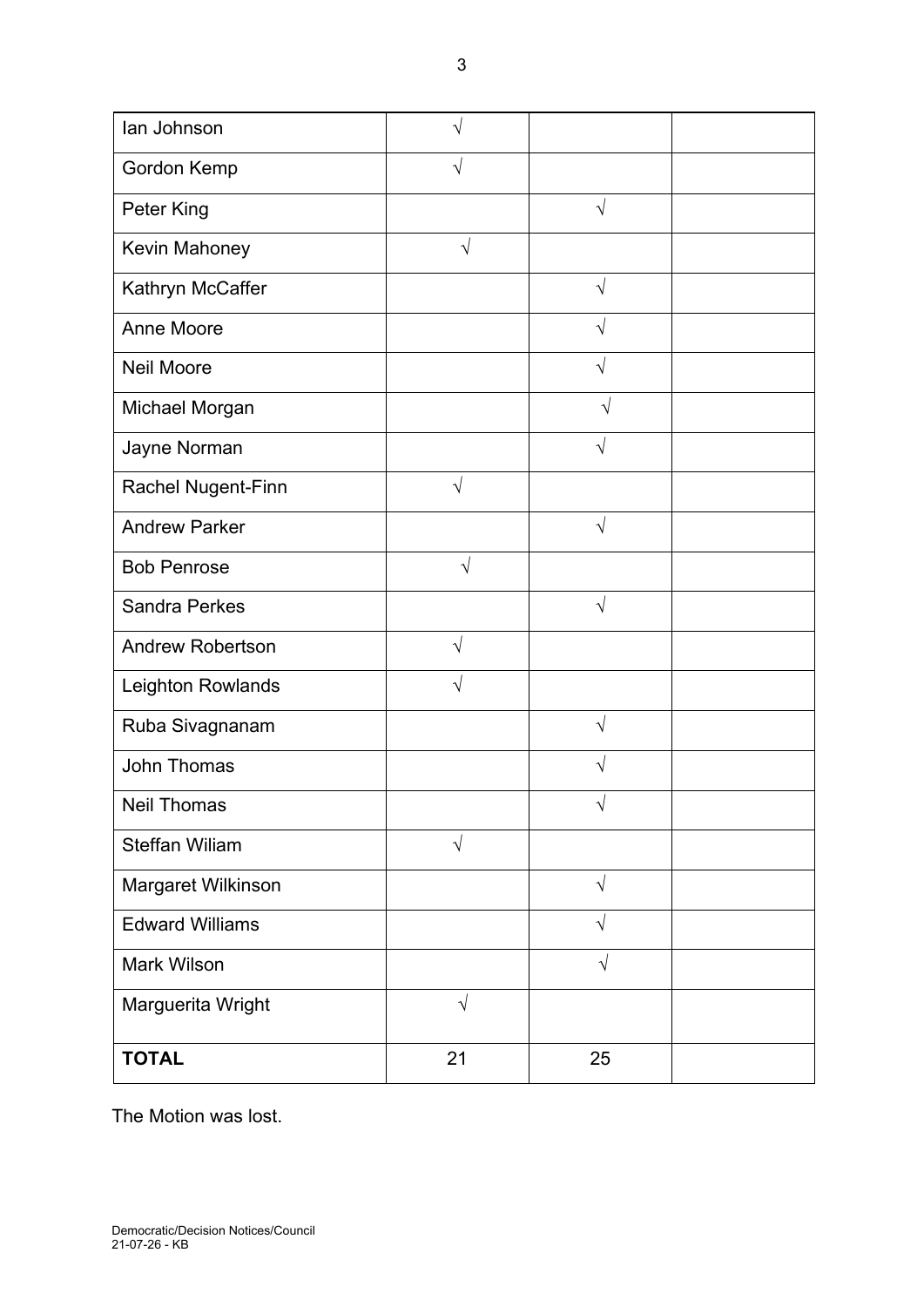## AGENDA ITEM 5 (ii) . NOTICE OF MOTION (SUBMITTED BY COUNCILLORS K.P. MAHONEY AND R.A. PENROSE) –

(ii) Transparency 2 - That all substantive votes carried out in Vale of Glamorgan Council Cabinet meetings be automatically recorded by name and the result including names, displayed clearly in the subsequent minutes of that meeting.

A Recorded Vote took place on the above Motion as follows:

| <b>Members</b>           | For                | <b>Against</b> | <b>Abstain</b> |
|--------------------------|--------------------|----------------|----------------|
| <b>Julie Aviet</b>       |                    | $\sqrt{}$      |                |
| <b>Vincent Bailey</b>    | Apologies<br>given |                |                |
| <b>Rhiannon Birch</b>    |                    | $\sqrt{}$      |                |
| Jonathan Bird            |                    | $\sqrt{}$      |                |
| <b>Bronwen Brooks</b>    |                    | $\sqrt{}$      |                |
| <b>Lis Burnett</b>       |                    | $\sqrt{}$      |                |
| George Carroll           | $\sqrt{ }$         |                |                |
| <b>Christine Cave</b>    | $\sqrt{ }$         |                |                |
| <b>Janice Charles</b>    | $\sqrt{}$          |                |                |
| <b>Millie Collins</b>    | $\sqrt{}$          |                |                |
| <b>Geoff Cox</b>         |                    | $\sqrt{}$      |                |
| <b>Robert Crowley</b>    | $\sqrt{ }$         |                |                |
| <b>A.R.T Davies</b>      | $\sqrt{}$          |                |                |
| Pamela Drake             |                    | $\sqrt{}$      |                |
| <b>Vince Driscoll</b>    | $\sqrt{}$          |                |                |
| <b>Stewart Edwards</b>   |                    |                |                |
| Ben Gray                 |                    | $\sqrt{}$      |                |
| <b>Owen Griffiths</b>    | $\sqrt{ }$         |                |                |
| <b>Stephen Griffiths</b> | $\sqrt{}$          |                |                |
| <b>Anthony Hampton</b>   | $\sqrt{ }$         |                |                |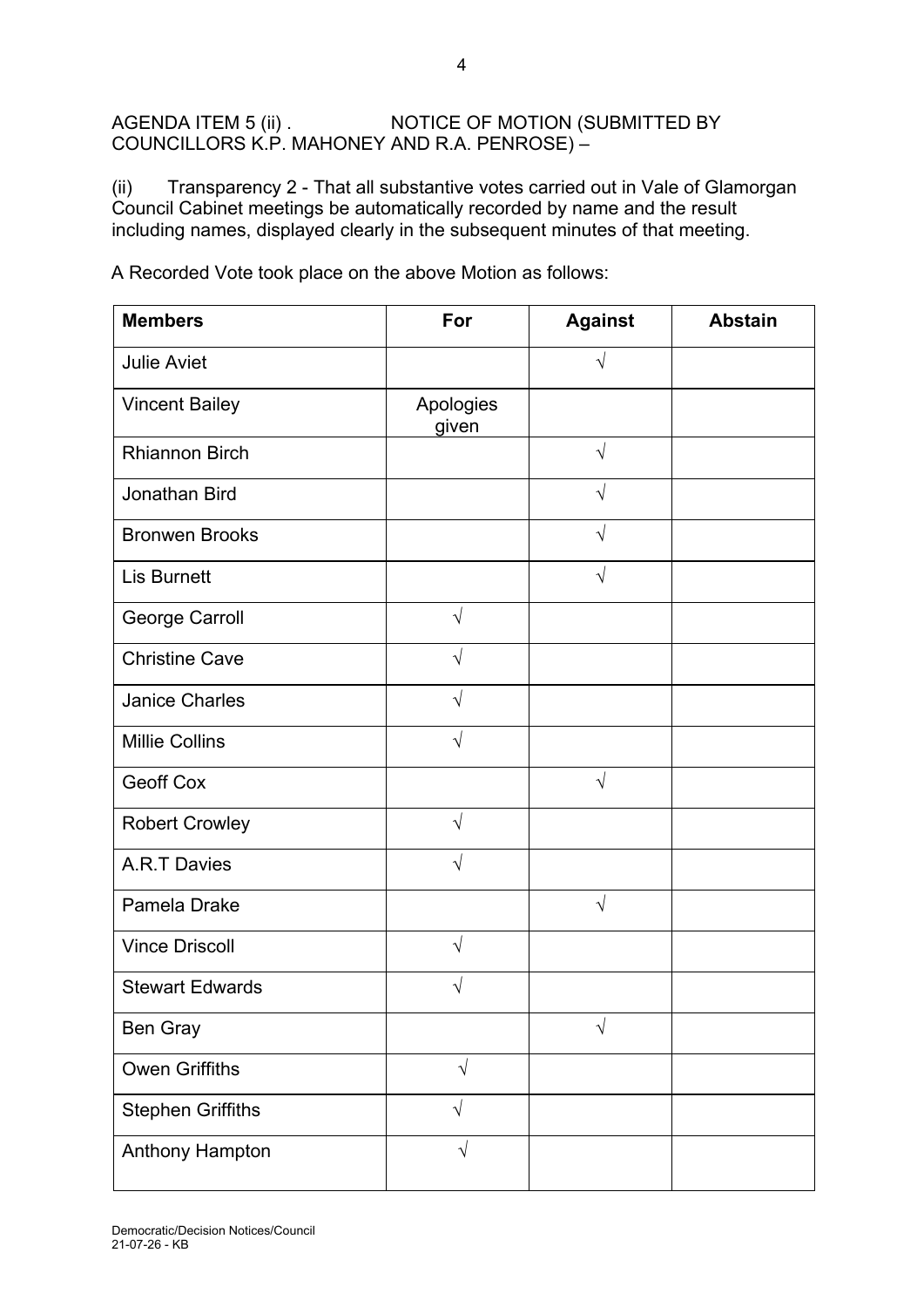| <b>Anne Moore</b>       |           | V         |  |
|-------------------------|-----------|-----------|--|
| <b>Neil Moore</b>       |           | V         |  |
| Michael Morgan          |           | V         |  |
| Jayne Norman            |           | $\sqrt{}$ |  |
| Rachel Nugent-Finn      | $\sqrt{}$ |           |  |
| <b>Andrew Parker</b>    |           | $\sqrt{}$ |  |
| <b>Bob Penrose</b>      | $\sqrt{}$ |           |  |
| <b>Sandra Perkes</b>    |           | $\sqrt{}$ |  |
| <b>Andrew Robertson</b> | $\sqrt{}$ |           |  |
| Leighton Rowlands       | $\sqrt{}$ |           |  |
| Ruba Sivagnanam         |           | $\sqrt{}$ |  |
| <b>John Thomas</b>      |           |           |  |
| <b>Neil Thomas</b>      |           | $\sqrt{}$ |  |
| <b>Steffan Wiliam</b>   | $\sqrt{}$ |           |  |
| Margaret Wilkinson      |           | $\sqrt{}$ |  |
| <b>Edward Williams</b>  |           |           |  |
| <b>Mark Wilson</b>      |           |           |  |
|                         |           |           |  |

5

Sally Hanks √

Hunter Jarvie ∧ √

Gwyn John √

Peter King √

Kathryn McCaffer │ │ │ │ │ │ √

Nic Hodges √

Ian Johnson √

Gordon Kemp  $\sqrt{2}$ 

Kevin Mahoney √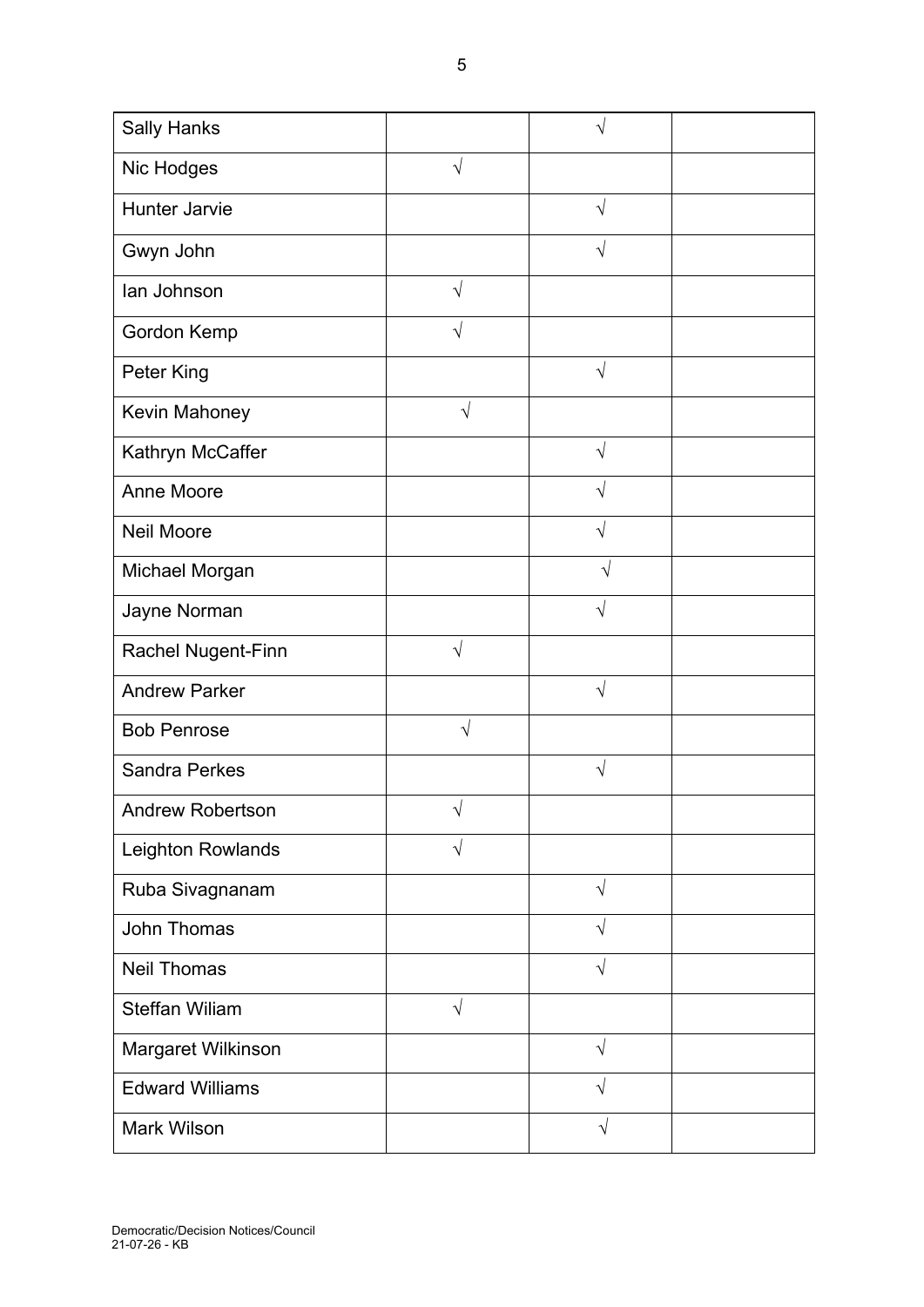| Marguerita Wright |                |    |  |
|-------------------|----------------|----|--|
| <b>TOTAL</b>      | ŋ,<br><u>_</u> | 25 |  |

The Motion was lost.

## AGENDA ITEM 5 (iii). NOTICE OF MOTION (SUBMITTED BY COUNCILLORS K.P. MAHONEY AND R.A. PENROSE) -

(iii) Transparency 3 - That all substantive votes carried out in Vale of Glamorgan Council Scrutiny Committee meetings be automatically recorded by name and the result including names, displayed clearly in the subsequent minutes of that meeting.

Councillor Dr I.J. Johnson moved an alteration to the Motion to include after meeting "and that the Vale of Glamorgan Council ensures that an electronic method of voting is provided". Councillor K.P. Mahoney consented to the proposed alteration which was then put to a vote.

A Recorded Vote subsequently took place on whether the alteration to the Motion was consented to as follows:

| <b>Members</b>        | For                | <b>Against</b> | <b>Abstain</b> |
|-----------------------|--------------------|----------------|----------------|
| <b>Julie Aviet</b>    |                    |                |                |
| <b>Vincent Bailey</b> | Apologies<br>given |                |                |
| <b>Rhiannon Birch</b> |                    | $\sqrt{}$      |                |
| Jonathan Bird         |                    | V              |                |
| <b>Bronwen Brooks</b> |                    | $\sqrt{2}$     |                |
| <b>Lis Burnett</b>    |                    | V              |                |
| George Carroll        | $\sqrt{ }$         |                |                |
| <b>Christine Cave</b> | $\sqrt{ }$         |                |                |
| <b>Janice Charles</b> | $\mathcal{N}$      |                |                |
| <b>Millie Collins</b> | N                  |                |                |
| Geoff Cox             |                    | $\sqrt{ }$     |                |
| <b>Robert Crowley</b> | J                  |                |                |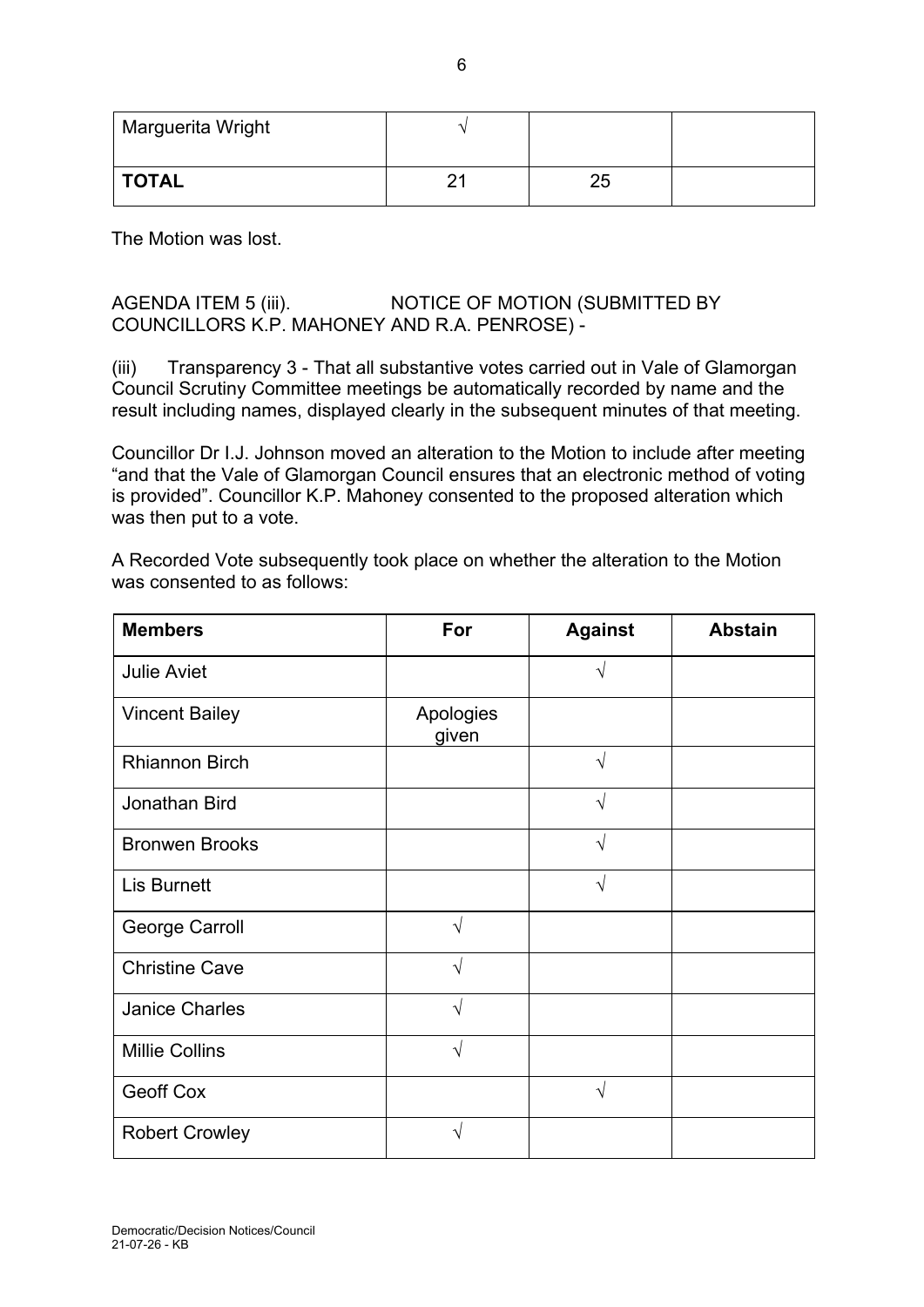| <b>A.R.T Davies</b>      | $\sqrt{}$  |            |  |
|--------------------------|------------|------------|--|
| Pamela Drake             |            | $\sqrt{}$  |  |
| <b>Vince Driscoll</b>    | $\sqrt{ }$ |            |  |
| <b>Stewart Edwards</b>   | $\sqrt{}$  |            |  |
| <b>Ben Gray</b>          |            | $\sqrt{ }$ |  |
| <b>Owen Griffiths</b>    | $\sqrt{ }$ |            |  |
| <b>Stephen Griffiths</b> | V          |            |  |
| Anthony Hampton          | $\sqrt{}$  |            |  |
| <b>Sally Hanks</b>       |            | $\sqrt{ }$ |  |
| Nic Hodges               | $\sqrt{}$  |            |  |
| <b>Hunter Jarvie</b>     |            | $\sqrt{ }$ |  |
| Gwyn John                |            |            |  |
| lan Johnson              | $\sqrt{ }$ |            |  |
| Gordon Kemp              | $\sqrt{ }$ |            |  |
| Peter King               |            | $\sqrt{ }$ |  |
| Kevin Mahoney            | $\sqrt{}$  |            |  |
| Kathryn McCaffer         |            |            |  |
| Anne Moore               |            | $\sqrt{ }$ |  |
| <b>Neil Moore</b>        |            | $\sqrt{}$  |  |
| Michael Morgan           |            | $\sqrt{ }$ |  |
| Jayne Norman             |            | $\sqrt{ }$ |  |
| Rachel Nugent-Finn       | $\sqrt{ }$ |            |  |
| <b>Andrew Parker</b>     |            | $\sqrt{ }$ |  |
| <b>Bob Penrose</b>       | $\sqrt{}$  |            |  |
| <b>Sandra Perkes</b>     |            | $\sqrt{ }$ |  |
| <b>Andrew Robertson</b>  | $\sqrt{ }$ |            |  |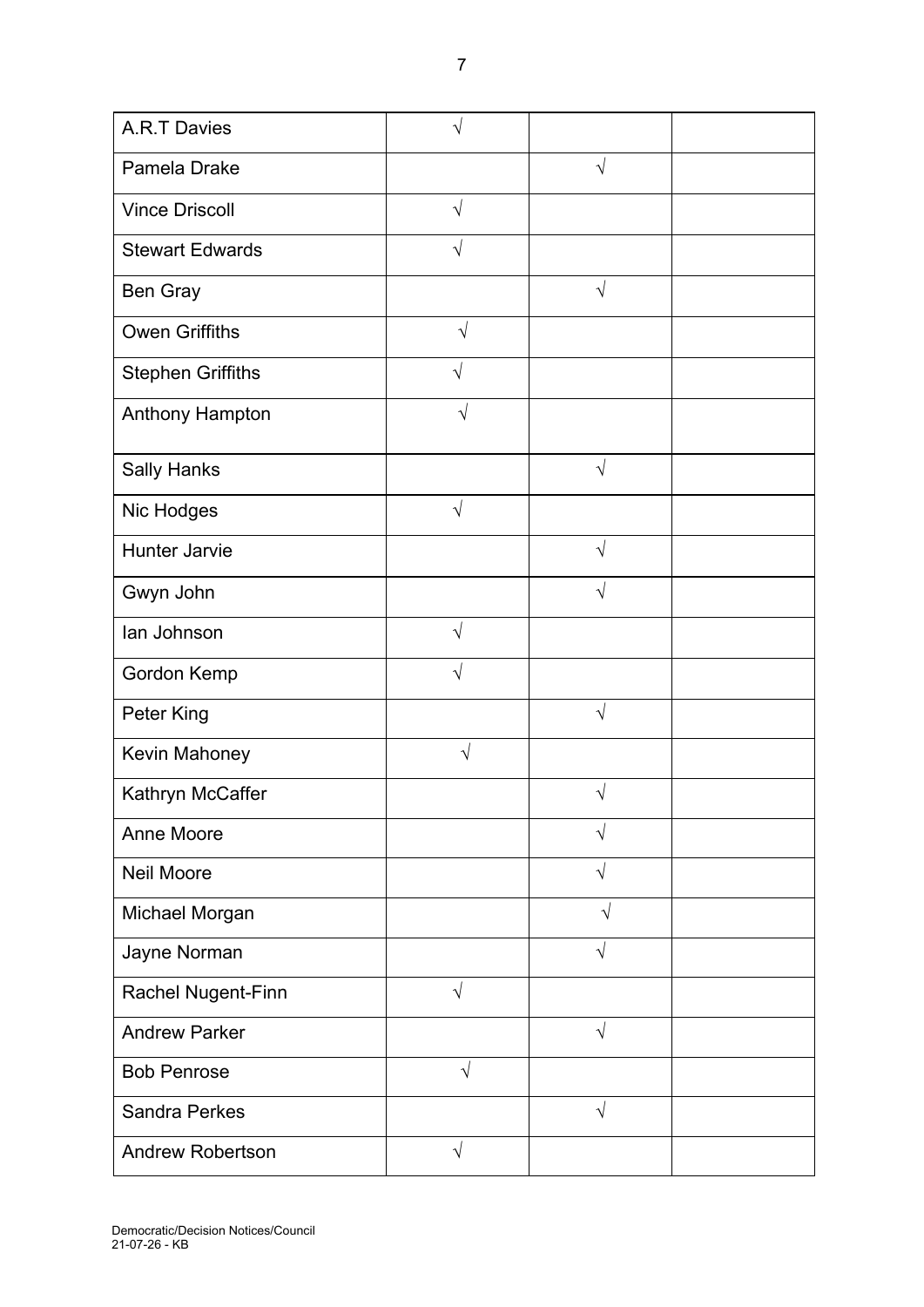| Leighton Rowlands      | N             |            |  |
|------------------------|---------------|------------|--|
| Ruba Sivagnanam        |               | $\sqrt{ }$ |  |
| John Thomas            |               | $\sqrt{ }$ |  |
| <b>Neil Thomas</b>     |               | $\sqrt{ }$ |  |
| <b>Steffan Wiliam</b>  | $\mathcal{N}$ |            |  |
| Margaret Wilkinson     |               | $\sqrt{ }$ |  |
| <b>Edward Williams</b> |               | $\sqrt{ }$ |  |
| <b>Mark Wilson</b>     |               | $\sqrt{}$  |  |
| Marguerita Wright      | ٦             |            |  |
| <b>TOTAL</b>           | 21            | 25         |  |
|                        |               |            |  |

The request to alter the motion was Lost. A recorded vote then took place on the original Motion as follows :

| <b>Members</b>        | For                | <b>Against</b> | <b>Abstain</b> |
|-----------------------|--------------------|----------------|----------------|
| <b>Julie Aviet</b>    |                    | V              |                |
| <b>Vincent Bailey</b> | Apologies<br>given |                |                |
| <b>Rhiannon Birch</b> |                    |                |                |
| Jonathan Bird         |                    | N              |                |
| <b>Bronwen Brooks</b> |                    | V              |                |
| <b>Lis Burnett</b>    |                    | V              |                |
| George Carroll        | $\sqrt{ }$         |                |                |
| <b>Christine Cave</b> | $\sqrt{ }$         |                |                |
| <b>Janice Charles</b> | $\sqrt{ }$         |                |                |
| <b>Millie Collins</b> | $\sqrt{ }$         |                |                |
| <b>Geoff Cox</b>      |                    |                |                |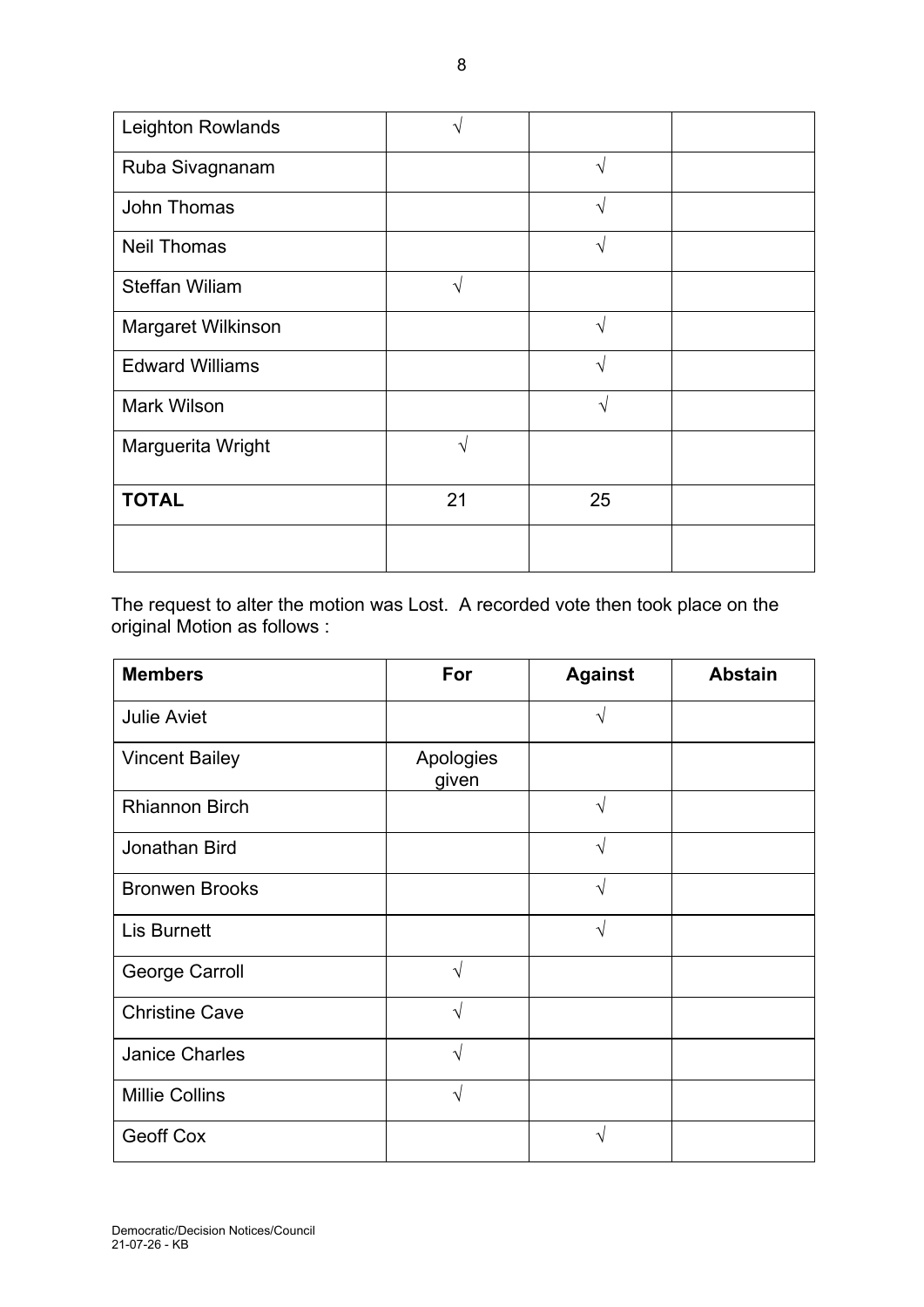| <b>Robert Crowley</b>    |            |            |  |
|--------------------------|------------|------------|--|
| A.R.T Davies             | V          |            |  |
| Pamela Drake             |            | $\sqrt{ }$ |  |
| <b>Vince Driscoll</b>    | $\sqrt{}$  |            |  |
| <b>Stewart Edwards</b>   | $\sqrt{ }$ |            |  |
| Ben Gray                 |            | $\sqrt{}$  |  |
| <b>Owen Griffiths</b>    | $\sqrt{}$  |            |  |
| <b>Stephen Griffiths</b> | $\sqrt{ }$ |            |  |
| <b>Anthony Hampton</b>   | V          |            |  |
| <b>Sally Hanks</b>       |            | $\sqrt{ }$ |  |
| Nic Hodges               | $\sqrt{ }$ |            |  |
| <b>Hunter Jarvie</b>     |            | V          |  |
| Gwyn John                |            | V          |  |
| lan Johnson              | $\sqrt{ }$ |            |  |
| Gordon Kemp              | $\sqrt{}$  |            |  |
| Peter King               |            | V          |  |
| Kevin Mahoney            |            |            |  |
| Kathryn McCaffer         |            | $\sqrt{}$  |  |
| Anne Moore               |            | $\sqrt{ }$ |  |
| <b>Neil Moore</b>        |            | $\sqrt{}$  |  |
| Michael Morgan           |            | $\sqrt{ }$ |  |
| Jayne Norman             |            | $\sqrt{ }$ |  |
| Rachel Nugent-Finn       | $\sqrt{}$  |            |  |
| <b>Andrew Parker</b>     |            | $\sqrt{ }$ |  |
| <b>Bob Penrose</b>       | $\sqrt{}$  |            |  |
| <b>Sandra Perkes</b>     |            | $\sqrt{}$  |  |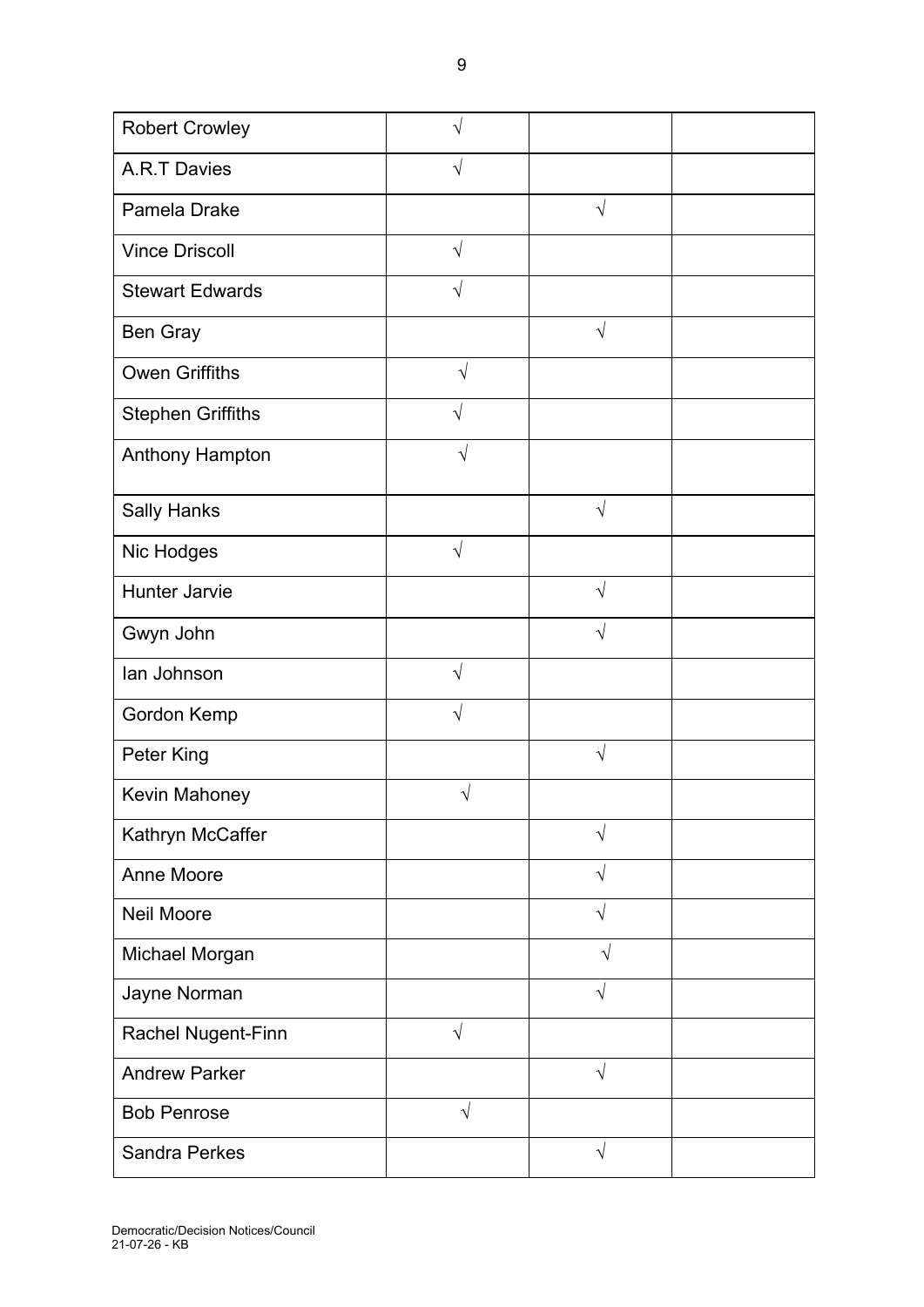| <b>Andrew Robertson</b> | N          |            |  |
|-------------------------|------------|------------|--|
| Leighton Rowlands       | $\sqrt{ }$ |            |  |
| Ruba Sivagnanam         |            | $\sqrt{ }$ |  |
| <b>John Thomas</b>      |            | V          |  |
| <b>Neil Thomas</b>      |            | $\sqrt{ }$ |  |
| <b>Steffan Wiliam</b>   | N          |            |  |
| Margaret Wilkinson      |            | V          |  |
| <b>Edward Williams</b>  |            | $\sqrt{ }$ |  |
| <b>Mark Wilson</b>      |            | V          |  |
| Marguerita Wright       | ٦          |            |  |
| <b>TOTAL</b>            | 21         | 25         |  |

The Motion was Lost.

AGENDA ITEM 5 (iv). NOTICE OF MOTION (SUBMITTED BY COUNCILLORS K.P. MAHONEY AND R.A. PENROSE) –

(iv) Transparency 4 - That all Councillors' contributions to Vale of Glamorgan Council, Full, Cabinet and Scrutiny meetings are identified by name and those contributions including names, be clearly displayed in the subsequent minutes of that meeting.

A Recorded Vote took place on the above Motion as follows:

| <b>Members</b>        | For                | <b>Against</b> | <b>Abstain</b> |
|-----------------------|--------------------|----------------|----------------|
| <b>Julie Aviet</b>    |                    |                |                |
| <b>Vincent Bailey</b> | Apologies<br>given |                |                |
| <b>Rhiannon Birch</b> |                    |                |                |
| Jonathan Bird         |                    |                |                |
| <b>Bronwen Brooks</b> |                    | ٦              |                |
| Lis Burnett           |                    |                |                |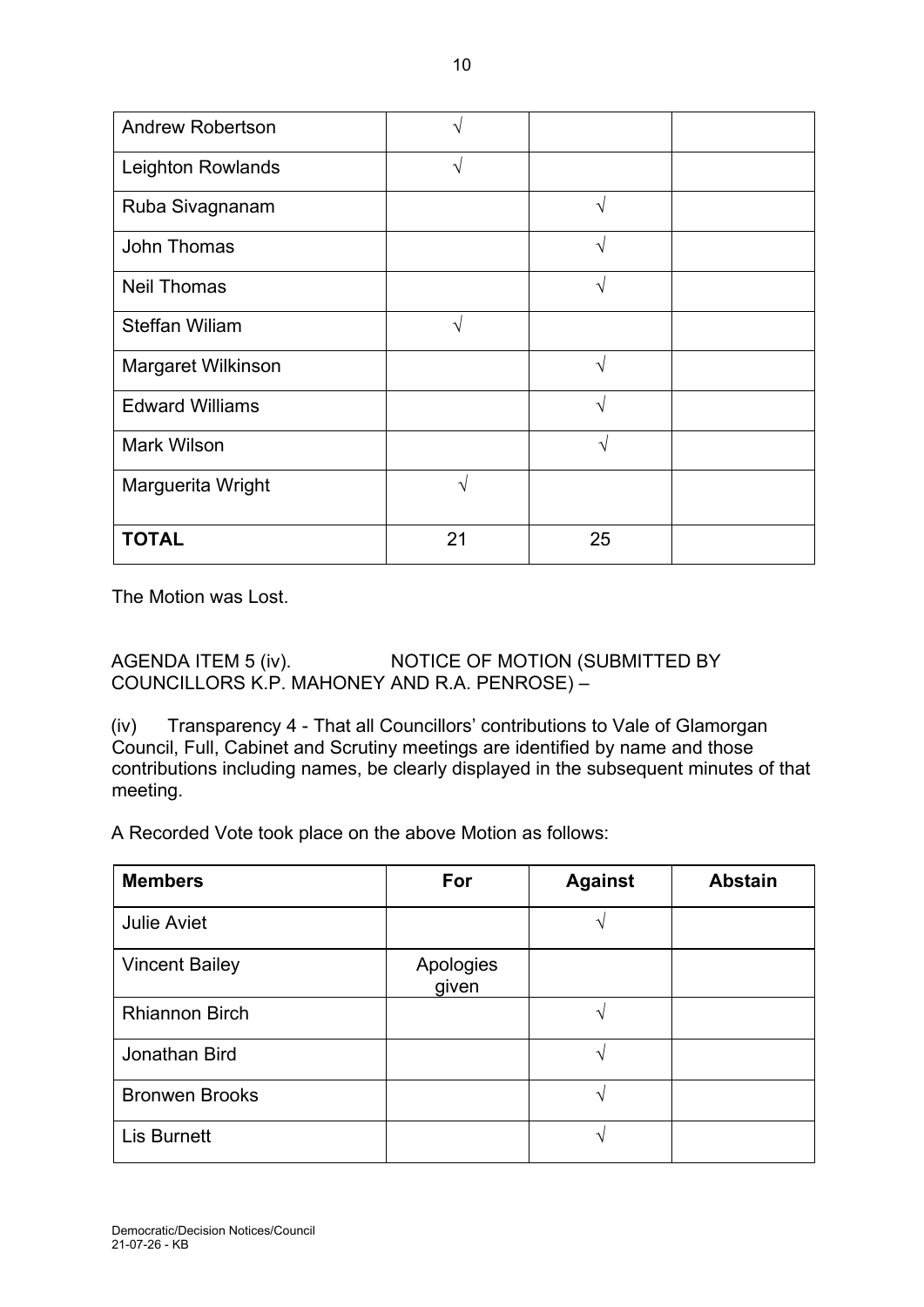| George Carroll           | V          |            |  |
|--------------------------|------------|------------|--|
| <b>Christine Cave</b>    | $\sqrt{ }$ |            |  |
| <b>Janice Charles</b>    | $\sqrt{}$  |            |  |
| <b>Millie Collins</b>    | $\sqrt{ }$ |            |  |
| Geoff Cox                |            | $\sqrt{ }$ |  |
| <b>Robert Crowley</b>    | $\sqrt{2}$ |            |  |
| <b>A.R.T Davies</b>      | $\sqrt{}$  |            |  |
| Pamela Drake             |            | $\sqrt{2}$ |  |
| <b>Vince Driscoll</b>    | $\sqrt{}$  |            |  |
| <b>Stewart Edwards</b>   | $\sqrt{ }$ |            |  |
| Ben Gray                 |            | $\sqrt{}$  |  |
| <b>Owen Griffiths</b>    | $\sqrt{2}$ |            |  |
| <b>Stephen Griffiths</b> | $\sqrt{}$  |            |  |
| Anthony Hampton          | $\sqrt{}$  |            |  |
| <b>Sally Hanks</b>       |            | $\sqrt{}$  |  |
| Nic Hodges               | $\sqrt{}$  |            |  |
| <b>Hunter Jarvie</b>     |            | V          |  |
| Gwyn John                |            | $\sqrt{ }$ |  |
| lan Johnson              | $\sqrt{ }$ |            |  |
| Gordon Kemp              | $\sqrt{}$  |            |  |
| Peter King               |            | $\sqrt{ }$ |  |
| Kevin Mahoney            | $\sqrt{}$  |            |  |
| Kathryn McCaffer         |            | $\sqrt{}$  |  |
| Anne Moore               |            | $\sqrt{}$  |  |
| Neil Moore               |            | $\sqrt{}$  |  |
| Michael Morgan           |            |            |  |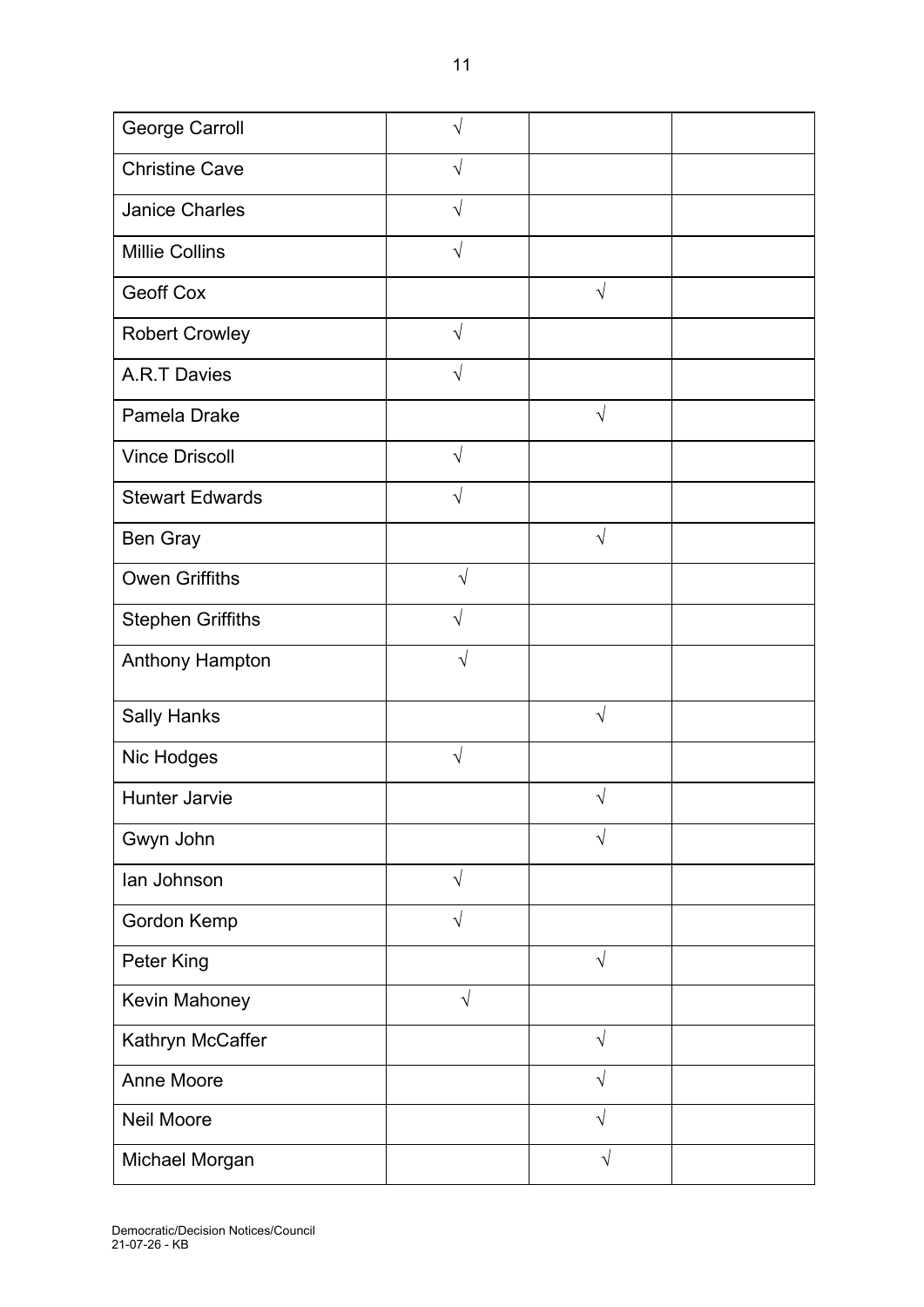| Jayne Norman            |            |            |  |
|-------------------------|------------|------------|--|
| Rachel Nugent-Finn      | $\sqrt{ }$ |            |  |
| <b>Andrew Parker</b>    |            | $\sqrt{ }$ |  |
| <b>Bob Penrose</b>      | $\sqrt{}$  |            |  |
| <b>Sandra Perkes</b>    |            | $\sqrt{ }$ |  |
| <b>Andrew Robertson</b> | $\sqrt{}$  |            |  |
| Leighton Rowlands       | $\sqrt{ }$ |            |  |
| Ruba Sivagnanam         |            | $\sqrt{ }$ |  |
| John Thomas             |            | $\sqrt{ }$ |  |
| <b>Neil Thomas</b>      |            | $\sqrt{}$  |  |
| <b>Steffan Wiliam</b>   | $\sqrt{}$  |            |  |
| Margaret Wilkinson      |            | $\sqrt{ }$ |  |
| <b>Edward Williams</b>  |            | $\sqrt{}$  |  |
| <b>Mark Wilson</b>      |            | V          |  |
| Marguerita Wright       | $\sqrt{}$  |            |  |
| <b>TOTAL</b>            | 21         | 25         |  |

The Motion was Lost.

AGENDA ITEM 6. NOTICE OF MOTION (SUBMITTED BY COUNCILLORS L. BURNETT AND N.C. THOMAS) –

Declaration of Nature Emergency.

There being no dissent it was -

RESOLVED – T H A T the Declaration of a Nature Emergency as follows be endorsed:

(1) Declare a nature emergency, in response to the findings of the Intergovernmental Panel on Climate Change (IPCC) and National Biodiversity Network (NBN) reports and in recognition of the inextricable link between climate change and the loss of biodiversity.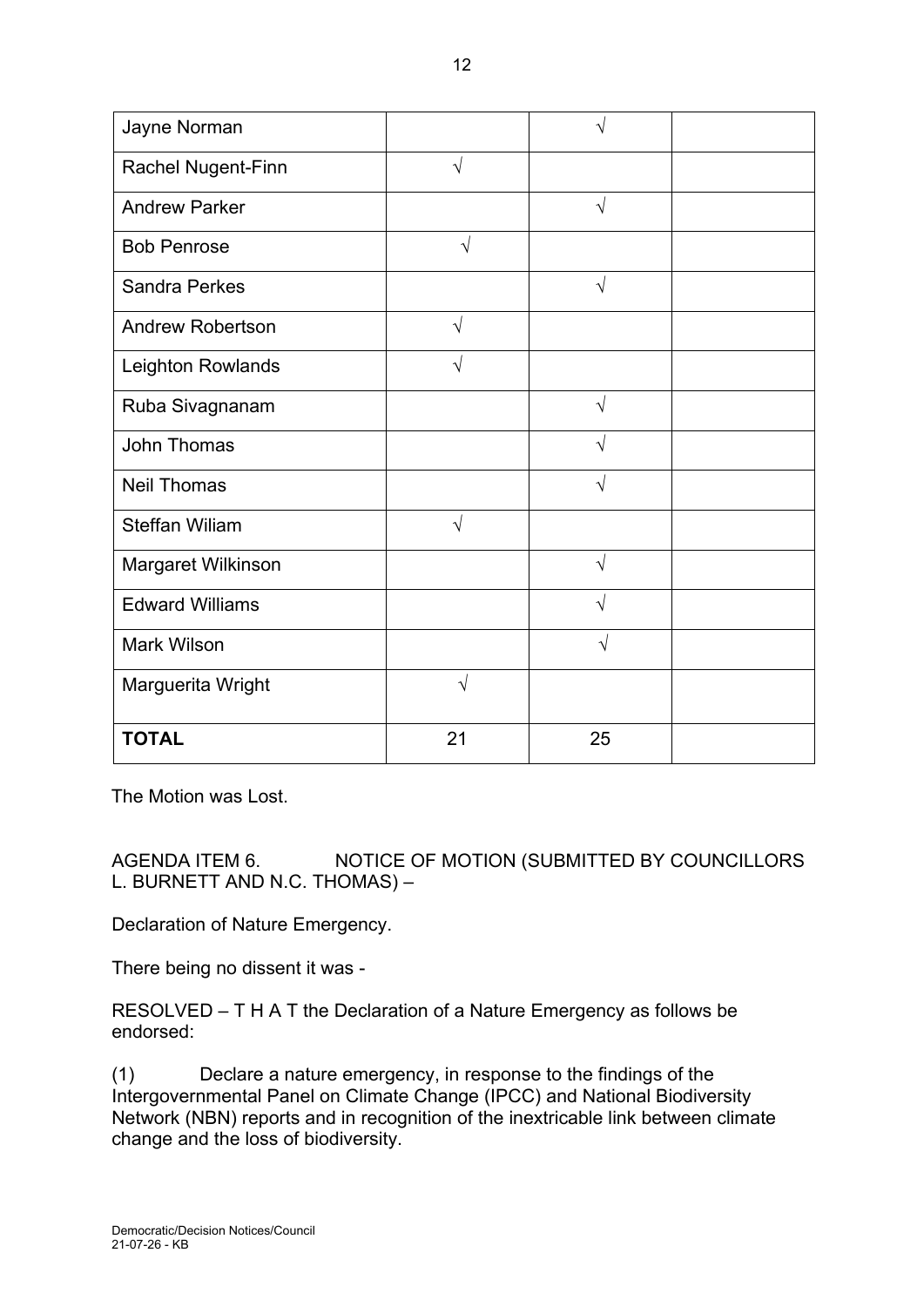(2) Place biodiversity alongside climate change at the heart of decision making in the Vale of Glamorgan Council.

13

(3) Welcome Welsh Government's support for the Convention on Biological Diversity post-2020 Global Biodiversity Framework.

(4) Engage with the anticipated Global Biodiversity Framework with clear goals and targets, following the convention in October, with an aim of achieving no net loss of biodiversity.

(5) Make representations to the Welsh and UK Governments, as appropriate, to provide the necessary powers, resources and technical support to local authorities in Wales to help them successfully achieve this aim.

(6) Continue to work with partners across the county, region and nationally to develop and implement best practice methods that can protect Wales' biodiversity.

(7) Work with local stakeholders including Councillors, residents, young people, businesses and other relevant parties, to develop a strategy aligned with Project Zero with a target of no net loss of biodiversity that will also explore ways to maximise the local benefits of these actions in other sectors such as employment, health, agriculture, transport and the economy.

AGENDA ITEM 7 NOTICE OF MOTION (SUBMITTED BY COUNCILLORS G.D.D. CARROLL AND L.O. ROWLANDS) –

The Vale of Glamorgan Council:

- Regrets the Administration's decision to reintroduce fees for businesses placing tables and chairs on the highway outside their premises;
- Appreciates the unprecedented impacts the Coronavirus pandemic had caused local cafes, bars and restaurants, who have been unable to operate at full capacity;
- Recognises that outdoor dining has provided businesses with much needed relief and has enabled them to mitigate some of the losses they have suffered during the pandemic;
- Calls on the Administration to reverse its decision to introduce the charges at least until the pandemic is over.

| <b>Members</b>        | For                | <b>Against</b> | <b>Abstain</b> |
|-----------------------|--------------------|----------------|----------------|
| <b>Julie Aviet</b>    |                    |                |                |
| <b>Vincent Bailey</b> | Apologies<br>given |                |                |
| <b>Rhiannon Birch</b> |                    |                |                |

A recorded vote took place on the Motion as follows: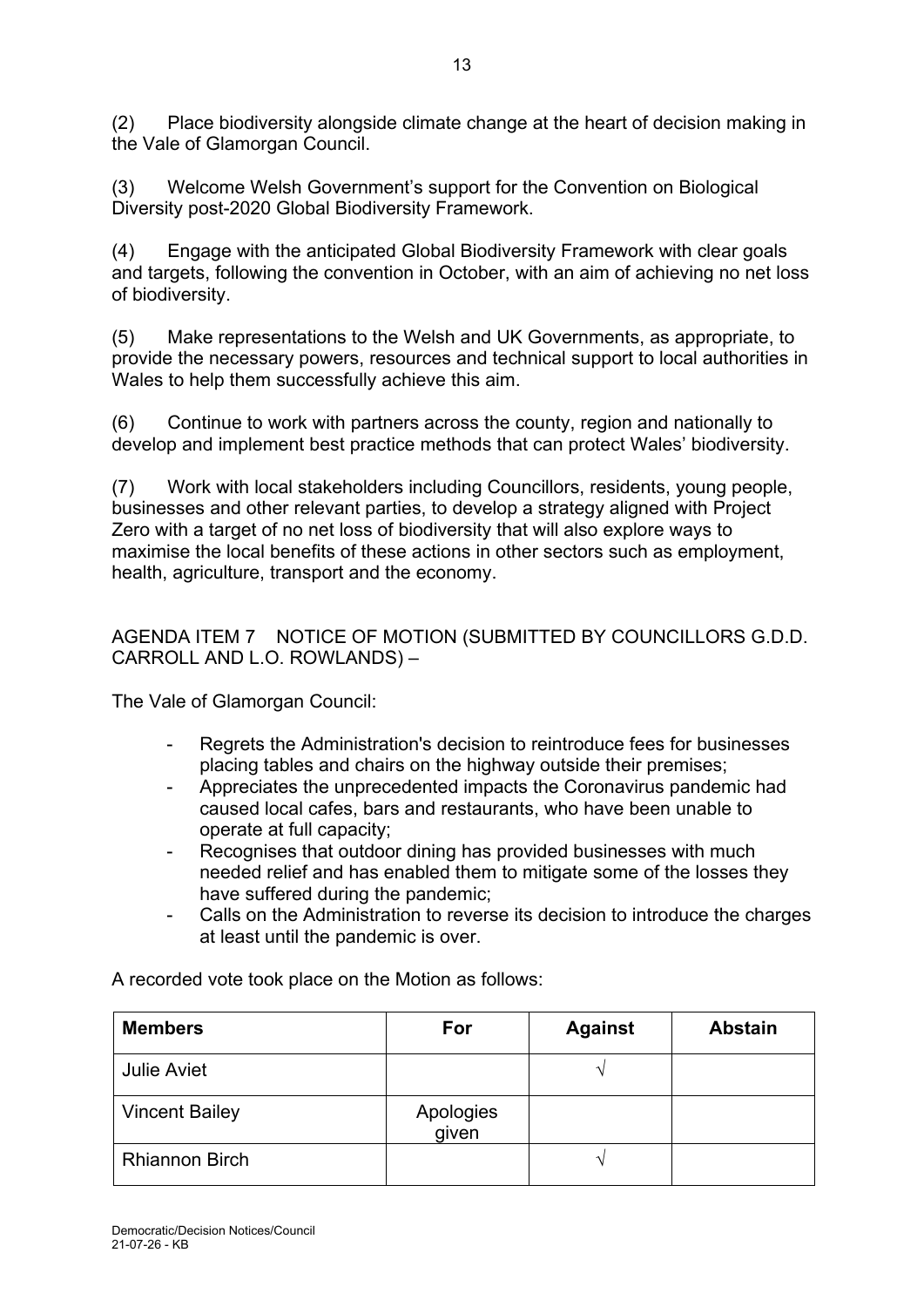| Jonathan Bird            |            |            |  |
|--------------------------|------------|------------|--|
| <b>Bronwen Brooks</b>    |            | $\sqrt{}$  |  |
| <b>Lis Burnett</b>       |            | $\sqrt{}$  |  |
| George Carroll           | $\sqrt{ }$ |            |  |
| <b>Christine Cave</b>    | V          |            |  |
| <b>Janice Charles</b>    | $\sqrt{}$  |            |  |
| <b>Millie Collins</b>    | $\sqrt{ }$ |            |  |
| <b>Geoff Cox</b>         |            | $\sqrt{}$  |  |
| <b>Robert Crowley</b>    | $\sqrt{}$  |            |  |
| <b>A.R.T Davies</b>      | $\sqrt{}$  |            |  |
| Pamela Drake             |            | $\sqrt{ }$ |  |
| <b>Vince Driscoll</b>    | $\sqrt{ }$ |            |  |
| <b>Stewart Edwards</b>   | V          |            |  |
| <b>Ben Gray</b>          |            | $\sqrt{ }$ |  |
| <b>Owen Griffiths</b>    | $\sqrt{}$  |            |  |
| <b>Stephen Griffiths</b> | $\sqrt{}$  |            |  |
| Anthony Hampton          | $\sqrt{}$  |            |  |
| <b>Sally Hanks</b>       |            | $\sqrt{}$  |  |
| Nic Hodges               | $\sqrt{}$  |            |  |
| <b>Hunter Jarvie</b>     |            | $\sqrt{2}$ |  |
| Gwyn John                |            | $\sqrt{}$  |  |
| lan Johnson              | $\sqrt{}$  |            |  |
| Gordon Kemp              | $\sqrt{ }$ |            |  |
| Peter King               |            | $\sqrt{}$  |  |
| Kevin Mahoney            | $\sqrt{}$  |            |  |
| Kathryn McCaffer         |            | $\sqrt{}$  |  |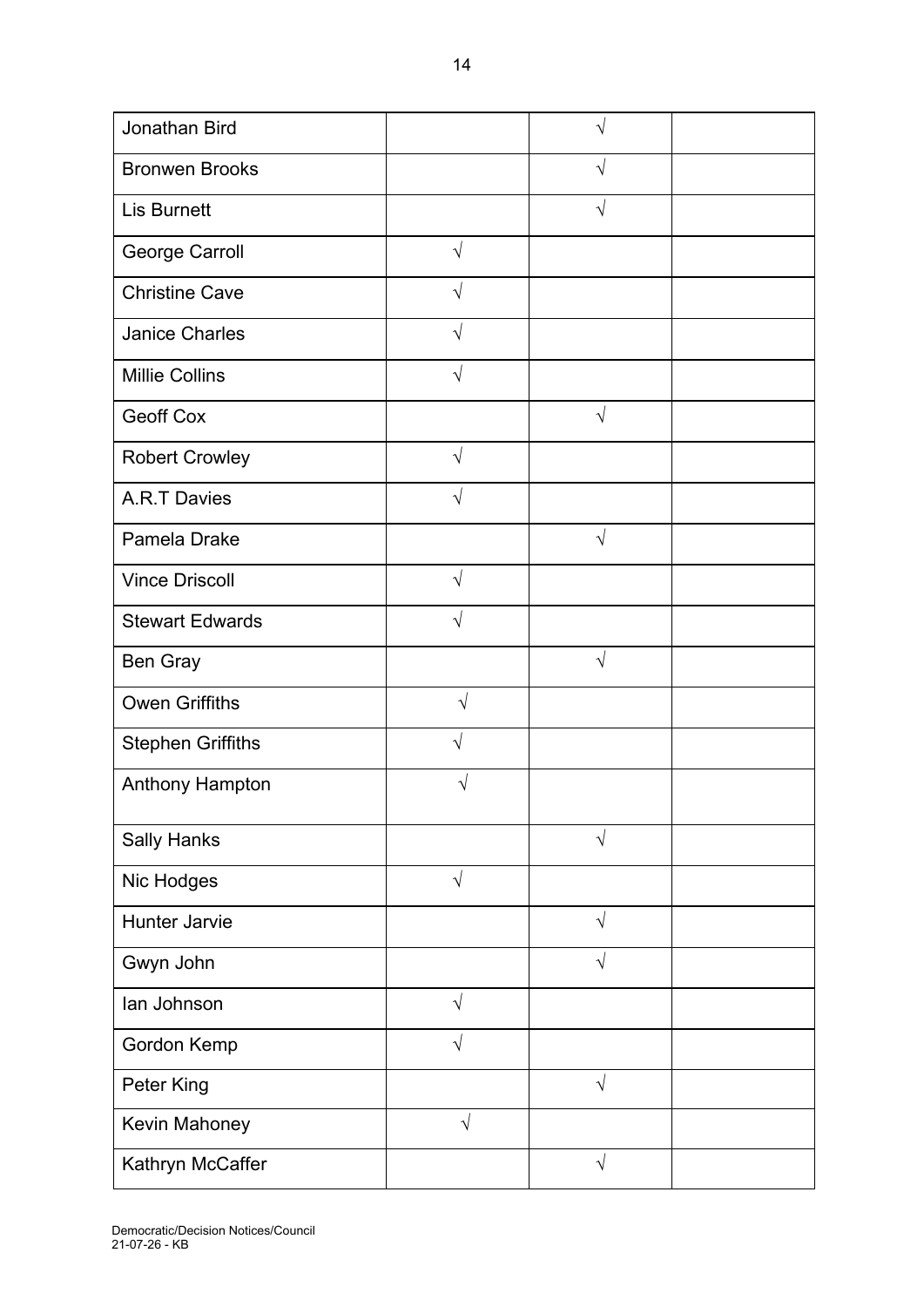| Anne Moore              |            |            |  |
|-------------------------|------------|------------|--|
| <b>Neil Moore</b>       |            |            |  |
| Michael Morgan          |            | $\sqrt{ }$ |  |
| Jayne Norman            |            | $\sqrt{}$  |  |
| Rachel Nugent-Finn      | $\sqrt{}$  |            |  |
| <b>Andrew Parker</b>    |            | $\sqrt{}$  |  |
| <b>Bob Penrose</b>      | $\sqrt{}$  |            |  |
| <b>Sandra Perkes</b>    |            | $\sqrt{ }$ |  |
| <b>Andrew Robertson</b> | $\sqrt{ }$ |            |  |
| Leighton Rowlands       | $\sqrt{ }$ |            |  |
| Ruba Sivagnanam         |            | $\sqrt{ }$ |  |
| <b>John Thomas</b>      |            | $\sqrt{}$  |  |
| <b>Neil Thomas</b>      |            | $\sqrt{}$  |  |
| <b>Steffan Wiliam</b>   | $\sqrt{}$  |            |  |
| Margaret Wilkinson      |            | $\sqrt{}$  |  |
| <b>Edward Williams</b>  |            | $\sqrt{}$  |  |
| <b>Mark Wilson</b>      |            | $\sqrt{ }$ |  |
| Marguerita Wright       | $\sqrt{}$  |            |  |
| <b>TOTAL</b>            | 21         | 25         |  |

The Motion was Lost.

AGENDA ITEM 8. USE OF THE MANAGING DIRECTORS'S EMERGENCY POWERS (MD) –

RESOLVED – T H A T the use of the Managing Director's Emergency Powers be noted.

Reason for decision

Having regard to the Council's Constitution.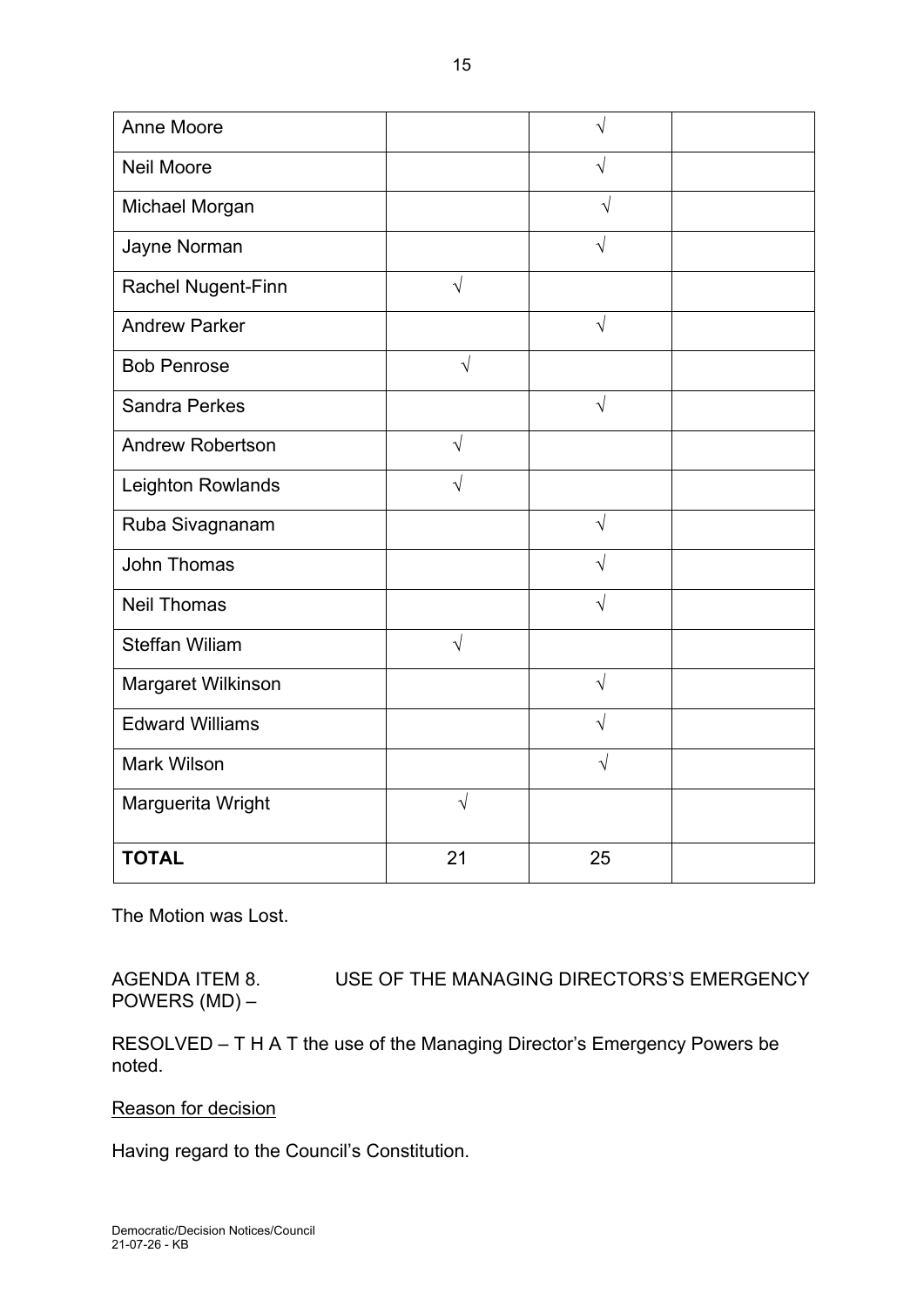AGENDA ITEM 9. REVIEW OF THE CONSTITUTION (MD) –

# RESOLVED -

(1) T H A T the change to the relevant officer delegation as set out below be approved and the Council's Constitution be amended accordingly:

Head of Legal and Democratic Services in consultation with Head of Regeneration and Planning or Operational Manager (Planning and Building Control) –

"To confirm an Article 4 Notice served to prevent development and / or demolition that may otherwise be permitted development."

(2) T H A T the revised Procedure Rules in respect of Family Absence for Members of Local Authorities attached at Appendix A to the report be approved and adopted and that Section 4 of the Council's Constitution be amended accordingly

## Reasons for decisions

(1) To update the officer delegation scheme to reflect an additional responsibility relating to Article 4 Notices served by the Council.

(2) To reflect the introduction of the Family Absence for Members of Local Authorities (Wales) (Amendment) Regulations 2021 from 1st April, 2021.

AGENDA ITEM 10. GUIDE TO PUBLIC SPEAKING AT PLANNING COMMITTEE REVIEW (REF) –

RESOLVED –

(1) T H A T the revised Guide to Public Speaking at Planning Committee ( 'the Guide') attached at Appendix A to the reference (which had been updated and had incorporated the proposals agreed by the Planning Committee) be approved and the Council's Constitution and the website updated accordingly.

2) T H A T the Guide to Public Speaking at Planning Committee ('the Guide'), as approved take immediate effect.

(3) That a copy of the Guide to Public Speaking at Planning Committee ('the Guide'), as approved under Resolution 1 above be referred to the Community Liaison Committee.

## Reasons for decision

(1 & 2) To ensure that the revised version of 'the Guide' is available to individuals who wish to speak at Planning Committee.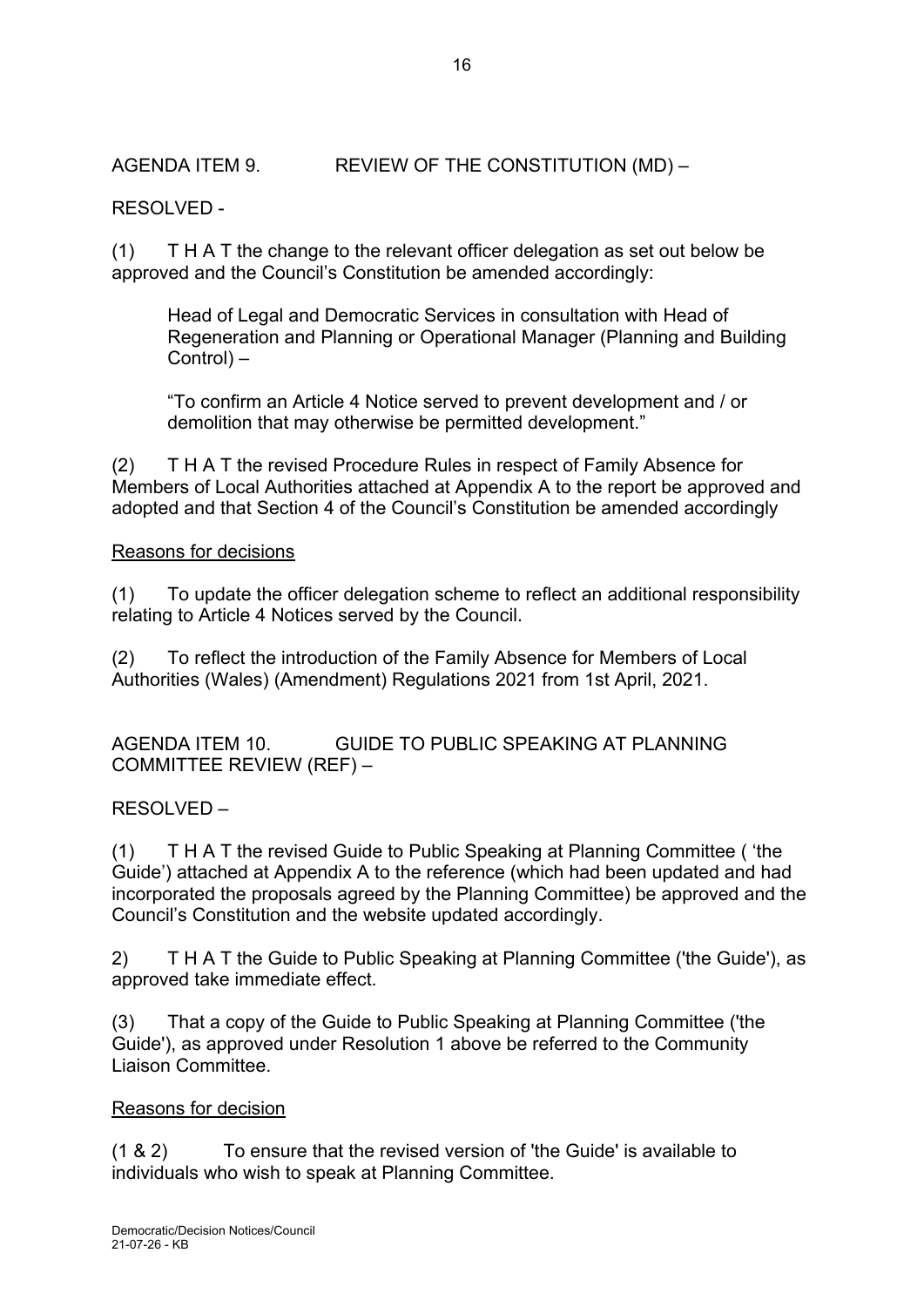(3) To ensure that the revised version of 'the Guide' is made available to all Town and Community Councils for their information and future use.

AGEND ITEM 11(a). AUDIT WALES – SCRUTINY FIT FOR THE FUTURE ACTION PLAN UPDATE (REF) –

RESOLVED – T H A T the Revised Scrutiny Public Participation Guide attached as an Appendix to the reference be approved and uploaded to the Council's website and the Council's Constitution be amended accordingly.

#### Reason for decision

To ensure that the revised version of the Scrutiny Public Participation Guide is available to individuals who wish to speak at Scrutiny Committees.

AGENDA ITEM 11(b). LICENSING ACT 2003 REVIEW OF STATEMENT OF LICENSING POLICY 2021/2026 (REF) –

RESOLVED – T H A T the draft Statement of Licensing Policy attached as an Appendix to the reference be approved subject to the additions below as agreed by the Statutory Licensing Committee and Cabinet:

To insert a paragraph in Section 17 as follows to recognise the South Wales Police Traffic Light System as a method on which representations or reviews are submitted:

> "An example of a recognised early warning system is the Traffic Light System operated by South Wales Police. Any information supplied to the licensing authority as part of representations or a review process will be considered in light of the broad principles set out in the Shared Regulatory Services Enforcement Policy of Proportionate, Accountable, Consistent, Transparent, and Targeted. If such an enforcement tool is used, the licensing authority will expect to receive information on how the points system was allocated, the interaction with the licensee, what interventions had already been carried out, and the risk to the licensing objectives which underpin the representations/review submitted".

- To substitute the word "should" by "must" in Section 14 in the following paragraph:

> "Operators of premises of this type must consider measures to prevent crime and disorder on, or emanating from, their premises."

#### Reason for decision

Having regard to the resolutions of the Statutory Licensing Committee, Cabinet and to provide approval.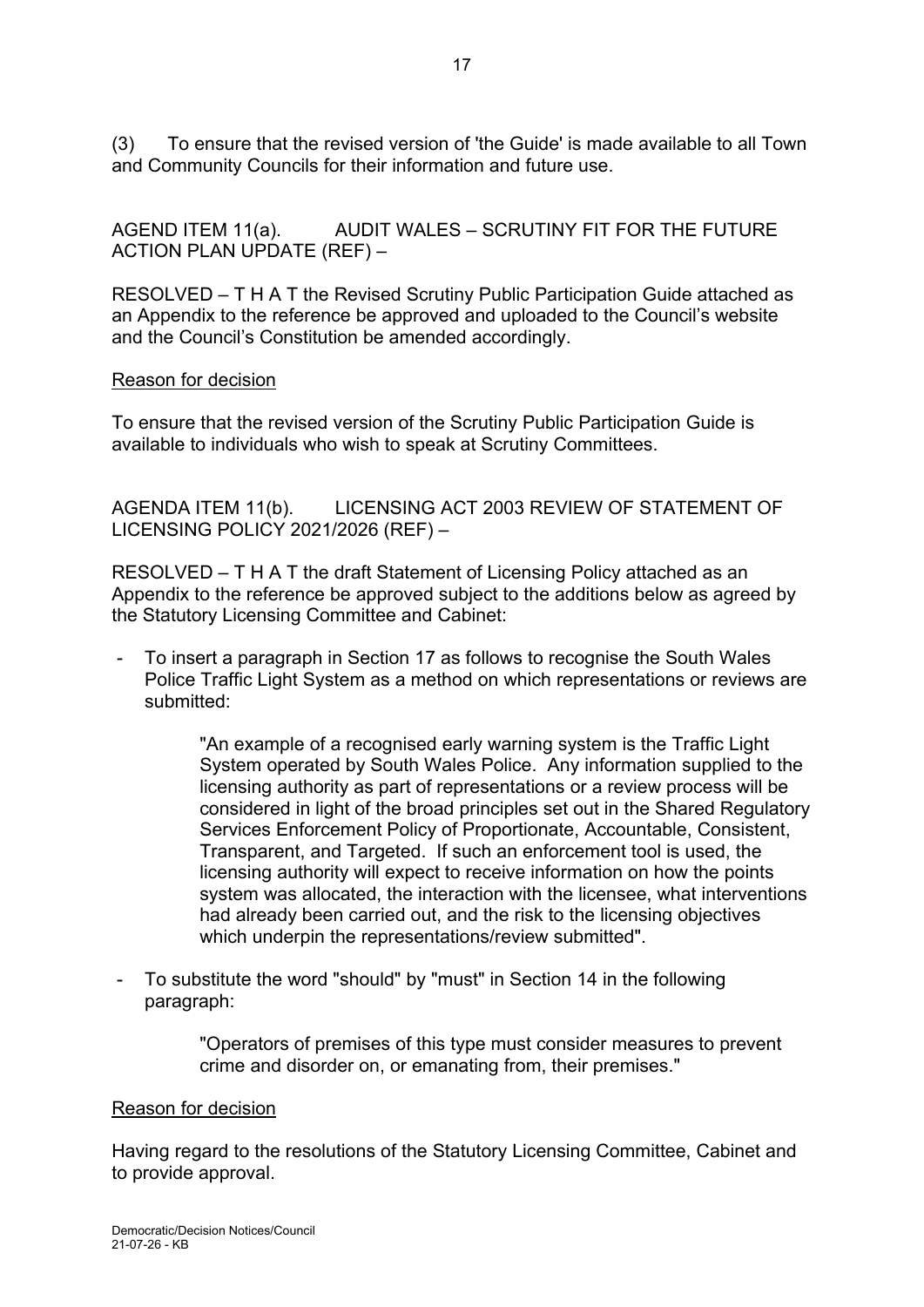AGENDA ITEM 11(c). PROJECT ZERO – DRAFT CLIMATE CHANGE CHALLENGE PLAN (REF) –

RESOLVED – T H A T the draft Climate Change Challenge Plan as referred by Cabinet Minute No. C621,  $5<sup>th</sup>$  July, 2021 be approved.

Reason for decision

To confirm approval of the draft Climate Change Challenge Plan.

AGENDA ITEM 11(d). ANNUAL TREASURY MANAGEMENT REPORT 2020/21  $(REF)$  –

RESOLVED – T H A T the proposals of the Cabinet, as set out in Cabinet Minute No. C631, 19<sup>th</sup> July, 201 be approved.

Reason for decision

To confirm approval of the Annual Treasury Management Report for 2020/21

AGENDA ITEM 11(e). DIVERSITY IN DEMOCRACY (1) AND (5) (REF) –

A Recorded Vote took place on the Resolutions of Cabinet of 19<sup>th</sup> July 2021 as below:

| <b>Members</b>        | For                | <b>Against</b> | <b>Abstain</b> |
|-----------------------|--------------------|----------------|----------------|
| <b>Julie Aviet</b>    | ٦                  |                |                |
| <b>Vincent Bailey</b> | Apologies<br>given |                |                |
| <b>Rhiannon Birch</b> |                    |                |                |
| Jonathan Bird         | V                  |                |                |
| <b>Bronwen Brooks</b> | $\sqrt{}$          |                |                |
| <b>Lis Burnett</b>    | ٦                  |                |                |
| George Carroll        |                    |                | ٦Ι             |
| <b>Christine Cave</b> |                    |                | N              |
| <b>Janice Charles</b> |                    |                |                |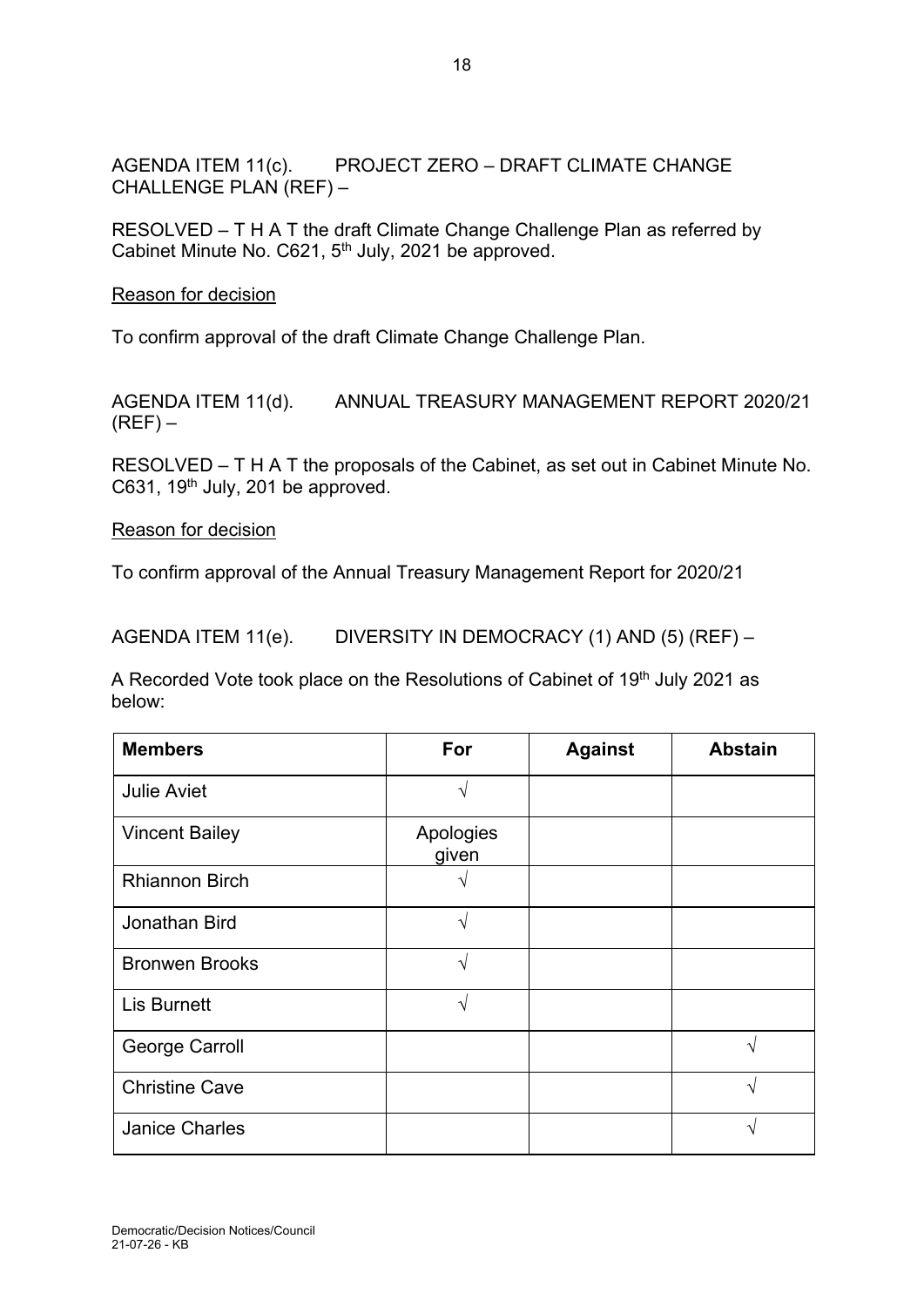| <b>Geoff Cox</b>         | V          |           |           |
|--------------------------|------------|-----------|-----------|
| <b>Robert Crowley</b>    |            |           | $\sqrt{}$ |
| <b>A.R.T Davies</b>      |            |           | V         |
| Pamela Drake             | $\sqrt{ }$ |           |           |
| <b>Vince Driscoll</b>    |            |           | $\sqrt{}$ |
| <b>Stewart Edwards</b>   |            |           | V         |
| Ben Gray                 | $\sqrt{ }$ |           |           |
| <b>Owen Griffiths</b>    | $\sqrt{}$  |           |           |
| <b>Stephen Griffiths</b> |            |           |           |
| Anthony Hampton          |            |           | N         |
| <b>Sally Hanks</b>       | $\sqrt{ }$ |           |           |
| Nic Hodges               | $\sqrt{}$  |           |           |
| <b>Hunter Jarvie</b>     | V          |           |           |
| Gwyn John                |            |           |           |
| lan Johnson              |            |           |           |
| Gordon Kemp              |            |           | $\sqrt{}$ |
| Peter King               | $\sqrt{}$  |           |           |
| Kevin Mahoney            |            | $\sqrt{}$ |           |
| Kathryn McCaffer         | $\sqrt{ }$ |           |           |
| Anne Moore               | $\sqrt{}$  |           |           |
| <b>Neil Moore</b>        | $\sqrt{}$  |           |           |
| Michael Morgan           | $\sqrt{ }$ |           |           |
| Jayne Norman             | $\sqrt{ }$ |           |           |
| Rachel Nugent-Finn       |            |           | $\sqrt{}$ |
| <b>Andrew Parker</b>     | $\sqrt{}$  |           |           |

Millie Collins

 $\sqrt{ }$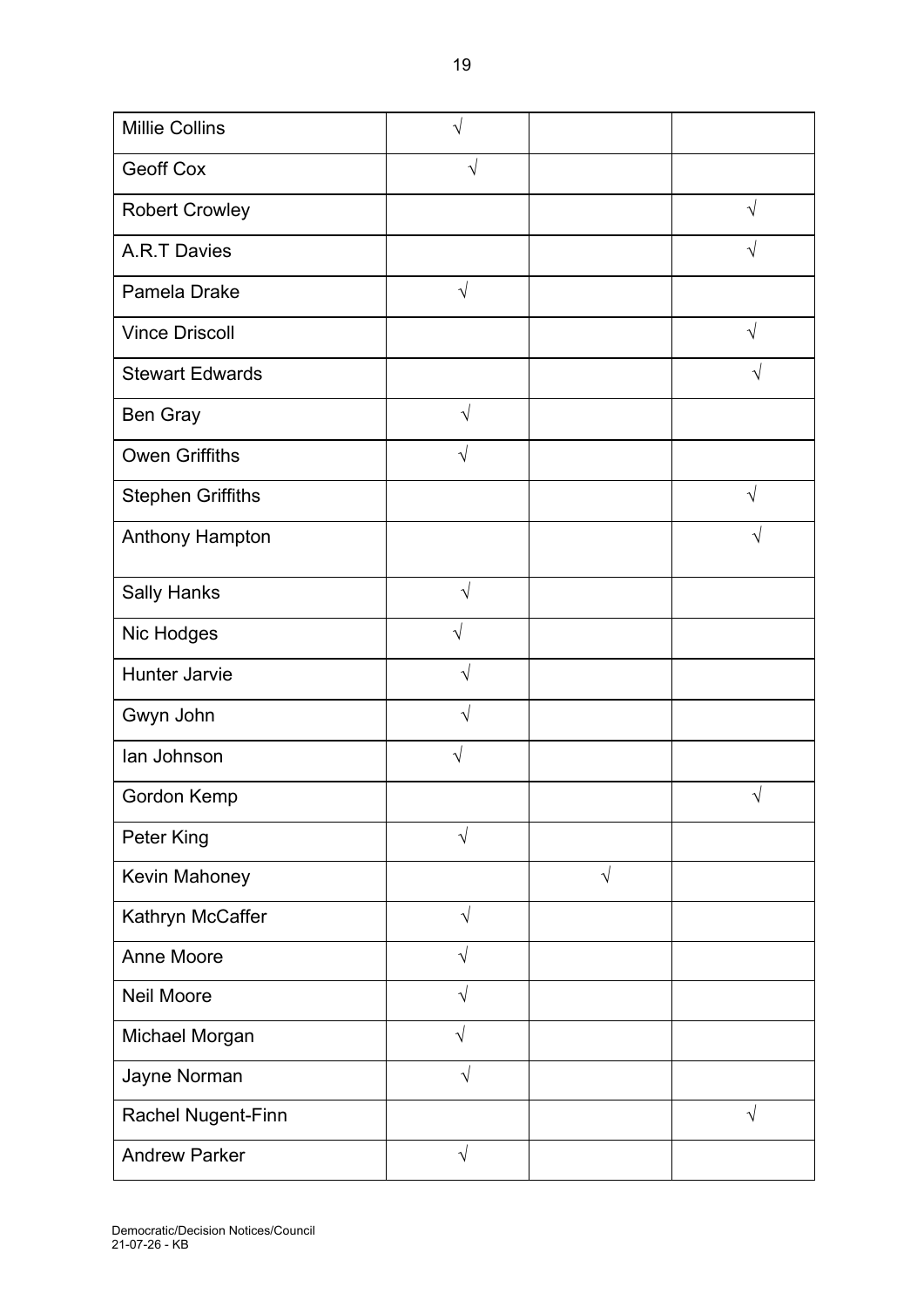| <b>Bob Penrose</b>      |            |   |           |
|-------------------------|------------|---|-----------|
| <b>Sandra Perkes</b>    | V          |   |           |
| <b>Andrew Robertson</b> |            |   | $\sqrt{}$ |
| Leighton Rowlands       |            |   |           |
| Ruba Sivagnanam         | $\sqrt{2}$ |   |           |
| John Thomas             | N          |   |           |
| <b>Neil Thomas</b>      | ا^         |   |           |
| <b>Steffan Wiliam</b>   | $\sqrt{}$  |   |           |
| Margaret Wilkinson      | N          |   |           |
| <b>Edward Williams</b>  | $\sqrt{}$  |   |           |
| <b>Mark Wilson</b>      | V          |   |           |
| Marguerita Wright       |            |   | ٦         |
| <b>TOTAL</b>            | 30         | 1 | 15        |

## RESOLVED –

(1) T H A T the making of the following Vale of Glamorgan "Diverse Council" Declaration be approved:

"The Vale of Glamorgan Council will:

- (i) Provide a clear, public commitment to improving diversity;
- (ii) Demonstrate an open and welcoming culture to all;
- (iii) Consider staggering Council meeting times and agreeing recess periods to support Councillors with other commitments; and
- (iv) Set out an action plan of activity ahead of the 2022 Local Government Elections."

(2) T H A T as part of supporting the Council to develop an inclusive culture and one that is respectful of gender identity across the spectrum, the principle of amending the Council's Constitution to reflect the use of gender-neutral terminology be endorsed.

## Reasons for decisions

(1) To support the WLGA Council recommendation to make the Declaration by the end of July 2021.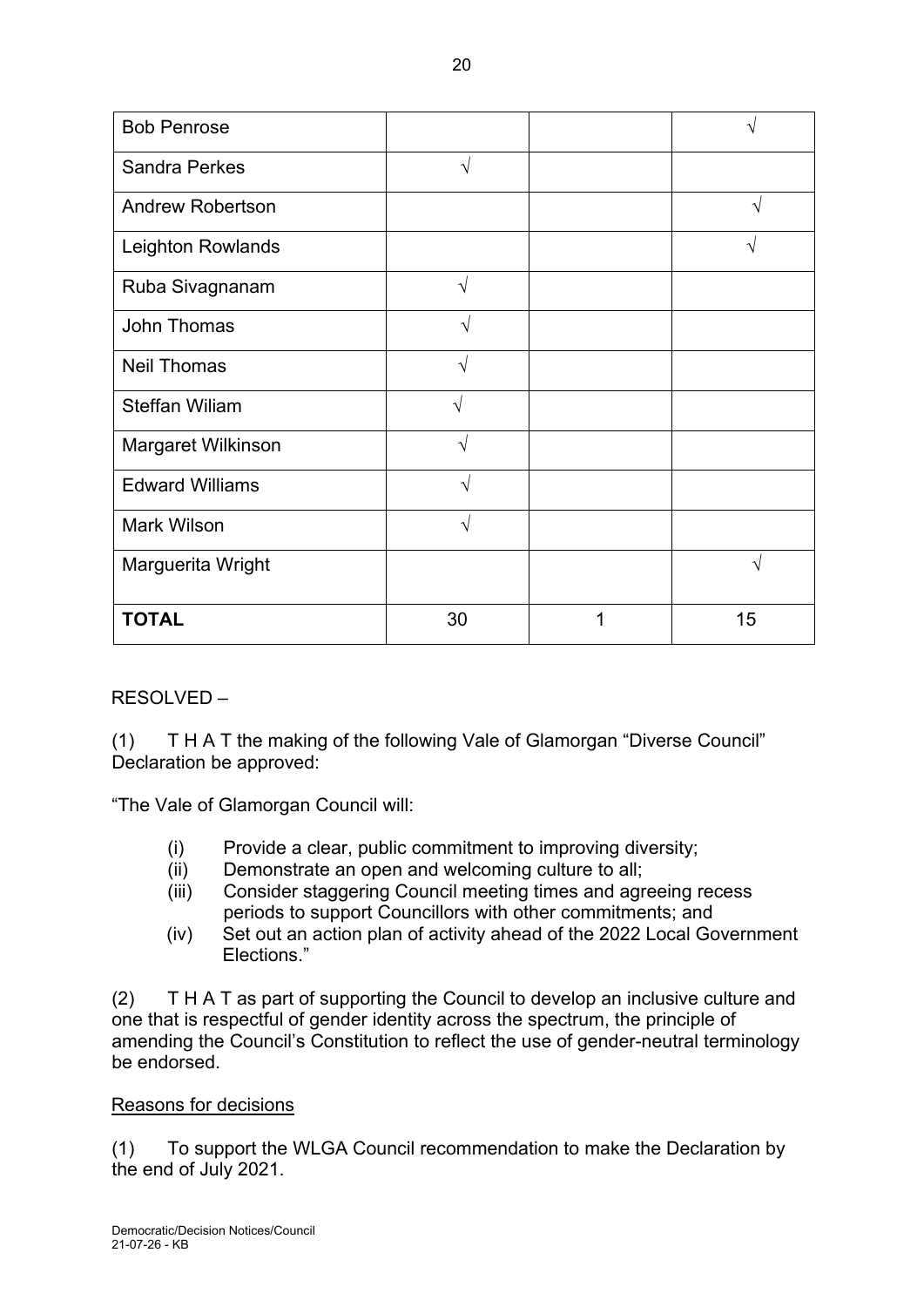(2) The Diversity in Democracy programme aims to advance gender equality and diversity in Councils before the 2022 elections and to amend the Council's Constitution accordingly.

AGENDA ITEM 12(a). THE U.K. GOVERNMENT LEVELLING UP AND COMMUNITY RENEWAL FUNDS BID GOVERNANCE ARRANGEMENTS (REF) –

RESOLVED – T H A T the use of the Urgent Decision Procedure (Cabinet Minute No. C582 (7<sup>th</sup> June, 2021)) as set out in Section 14.14.2(ii) of the Council's Constitution be noted.

#### Reason for decision

The reports of the use of the Urgent Decision Procedure is a requirement of the Council's Constitution.

AGENDA ITEM 12(b). EMERGENCY AND PERMANENT DEFECTS – HIGHWAYS MAINTENANCE CONTRACT (REF) –

RESOLVED – T H A T the use of the Urgent Decision Procedure (Cabinet Minute No. C609 (21<sup>st</sup> June, 2021)) as set out in Section 14.14.2(ii) of the Council's Constitution be noted.

## Reason for decision

The reports of the use of the Urgent Decision Procedure is a requirement of the Council's Constitution.

AGENDA ITE, 12(c). CONSULTATION RESPONSE: WELSH GOVERNMENT'S RACE EQUALITY ACTION PLAN FOR THE ANTI-RACIST WALES (REF) –

RESOLVED – T H A T the use of the Urgent Decision Procedure (Cabinet Minute No. C625 (5<sup>th</sup> July, 2021)) as set out in Section 14.14.2(ii) of the Council's Constitution be noted.

#### Reason for decision

The reports of the use of the Urgent Decision Procedure is a requirement of the Council's Constitution.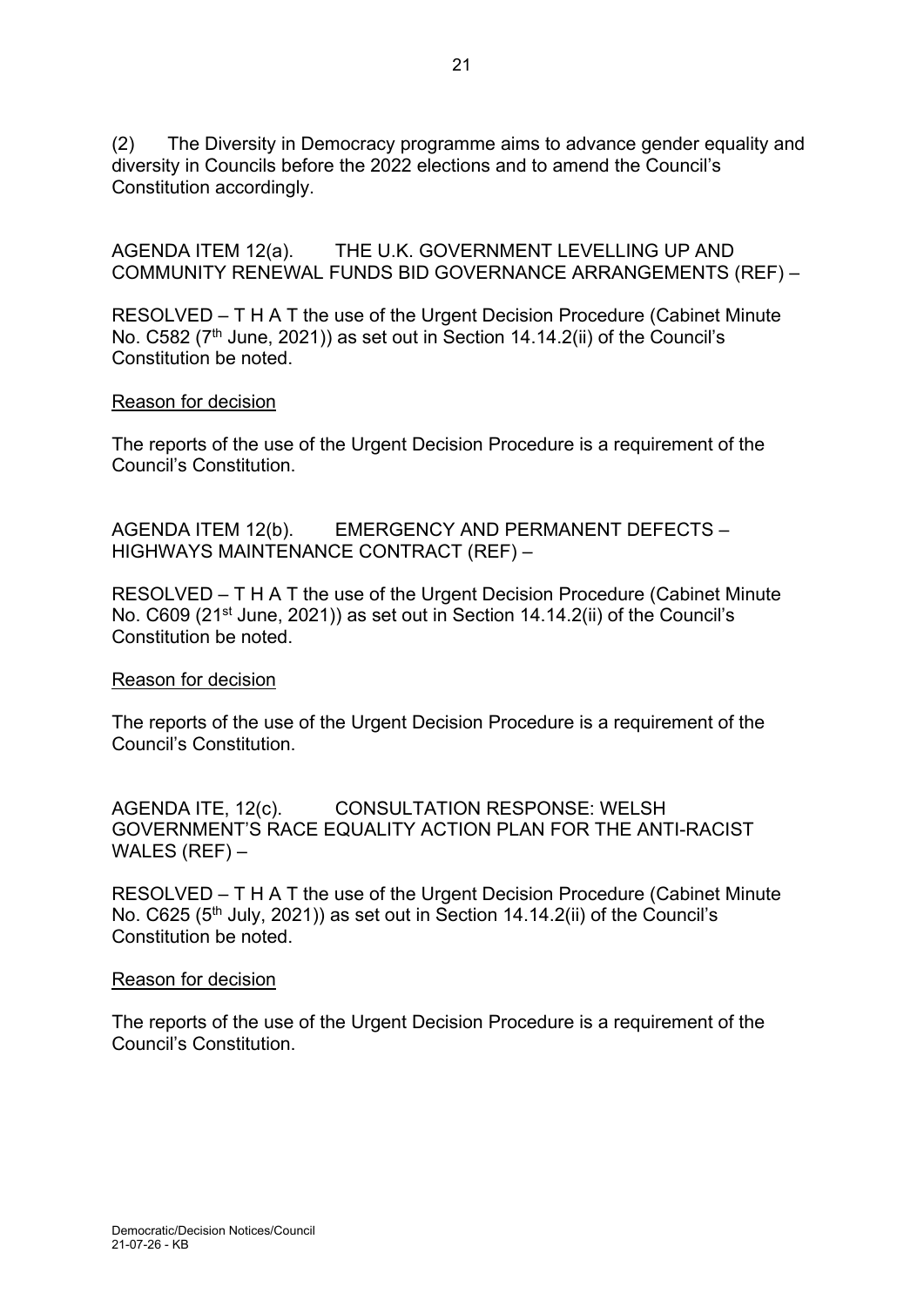AGENDA ITEM 12(d). DIVERSITY IN DEMOCRACY (6) (REF) –

RESOLVED – T H A T the use of the Urgent Decision Procedure (Cabinet Minute No. C635 (19<sup>th</sup> July, 2021)) as set out in Section 14.14.2(ii) of the Council's Constitution be noted.

## Reason for decision

The reports of the use of the Urgent Decision Procedure is a requirement of the Council's Constitution.

AGENDA ITEM 12(e). LEISURE MANAGEMENT CONTRACT EXTENSION  $(PART I) (REF) -$ 

RESOLVED – T H A T the use of the Urgent Decision Procedure (Cabinet Minute No.  $C643$  (19<sup>th</sup> July, 2021)) as set out in Section 14.14.2(ii) of the Council's Constitution be noted.

#### Reason for decision

The reports of the use of the Urgent Decision Procedure is a requirement of the Council's Constitution.

AGENDA ITEM 12(f). REVIEW OF THE MEMBER DEVELOPMENT STRATEGY (REF) –

RESOLVED – T H A T the use of the Urgent Decision Procedure (Cabinet Minute No. C645 (19<sup>th</sup> July, 2021)) as set out in Section 14.14.2(ii) of the Council's Constitution be noted.

#### Reason for decision

The reports of the use of the Urgent Decision Procedure is a requirement of the Council's Constitution.

AGENDA ITEM 12(g). DRAFT MEMEBR INDUCTION AND DEVELOPMENT PROGRAMME 2022 (REF) –

RESOLVED – T H A T the use of the Urgent Decision Procedure (Cabinet Minute No. C646 (19<sup>th</sup> July, 2021)) as set out in Section 14.14.2(ii) of the Council's Constitution be noted.

## Reason for decision

The reports of the use of the Urgent Decision Procedure is a requirement of the Council's Constitution.